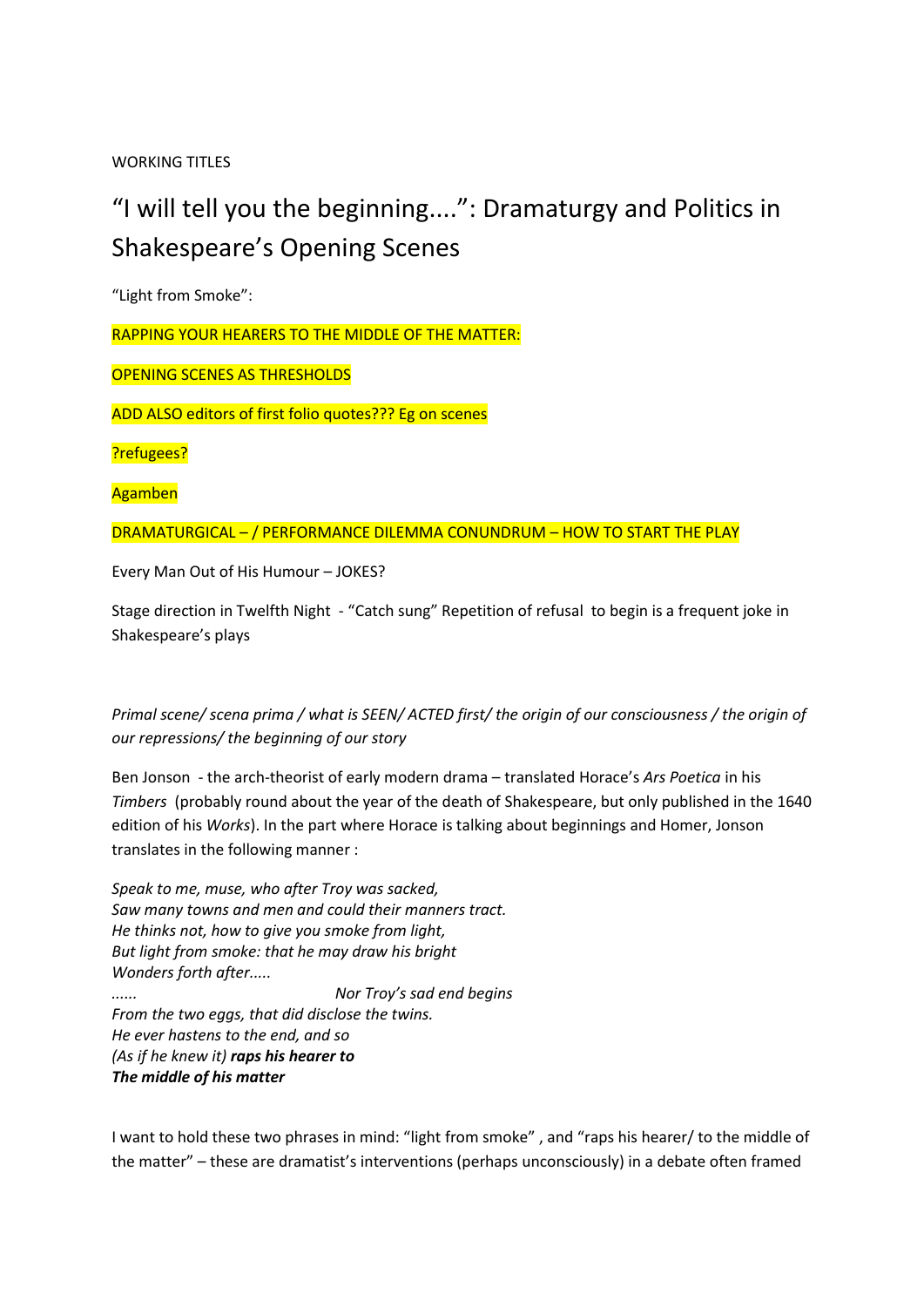as one only about epic poetry. Sound and audience immersion attend that "rapping" - and we will return to the idea of "middle of his matter" a little later on.

Beginnings are hard for us all. We are nervous and anxious about the impression we might make – who will see? Who will hear? We stutter. This physical and bodily response is echoed in the intellectual task when we write, and in addition the weight of other texts, other writers - the "anxiety of influence" can prove overwhelming. ADD MORE ON THRESHOLDS HERE

In the theatre the physical beginning-ness must merge with an intellectual, verbal beginning-ness– the bodies and physical beings of the actors and the intellectual efforts of writers and producers have to - together - commence an orchestrated dance which also articulates a story, a set of events. A physical meeting of actors (with the audience) is also the beginning of a narrative. In this way theatre beginnings are more complex and layered than purely textual ones. This is something often more easily recognised by actors and directors (and alert dramaturges) – than by literary critics. The physical being-ness of both stage and bodies makes the opening scene, the opening moments, a physical threshold for actors as well as a magical other-world of invention for the audience.

This doubleness intensifies the beginning-ness of theatre: its very being is predicated on this meeting – the threshold of moving between two states – unknowing to knowing; stranger to friend; outsider to complicit audience; ...

How do dramatic texts - which must be performed in a theatre which is a live meeting place – respond to this intellectual problematic? Restoration theatre spaces and conventions helped writers and actors overcome the awkwardness of beginnings through staging – the proscenium arch, and stage lighting for example, both separate audience and actors, audience and story - the awkwardness of a beginning is muted, because audience and theatre entered into an accepted preagreed (although not explicit) convention once the stage space was entered and lighting dimmed, a fictional world had begun. Even these theatres conventionally used prologues as the means of ushering the audience across the threshold of the beginning. Other than the prologue, such technical conventions are absent from the open air earlier seventeenth-century stages - although arguably, the indoor theatre available to Shakespeare after 1608 was able to use lighting as a moodenhancer.

The formal thrice-knocking of a staff to begin a performance (unpicked and articulated explicitly in Jonson's *Every Man Out of His Humour)* enabled an aural pause for audience and actors to enter the playing / listening/ watching space. Perhaps this staff knocking out a rhythm of beginnings echoed into Jonson's translation of Horace.

Textual and performatively ways in which theatre and dramatists grasp the nettle of beginning-ness in the early modern period included : the prologue – which self-consciously and formally introduces us to the play and the actors (and some critics of course argue that many more plays than we currently know had prologues which are now lost); the induction, which allows the beginning to be postponed and framed by an anecdote or apparently ad-hoc conversation between the actors; and of course - the opening scene itself.

Bruster and Weimann's masterly discussion of these issues in *Prologues to Shakespeare's Theatre* :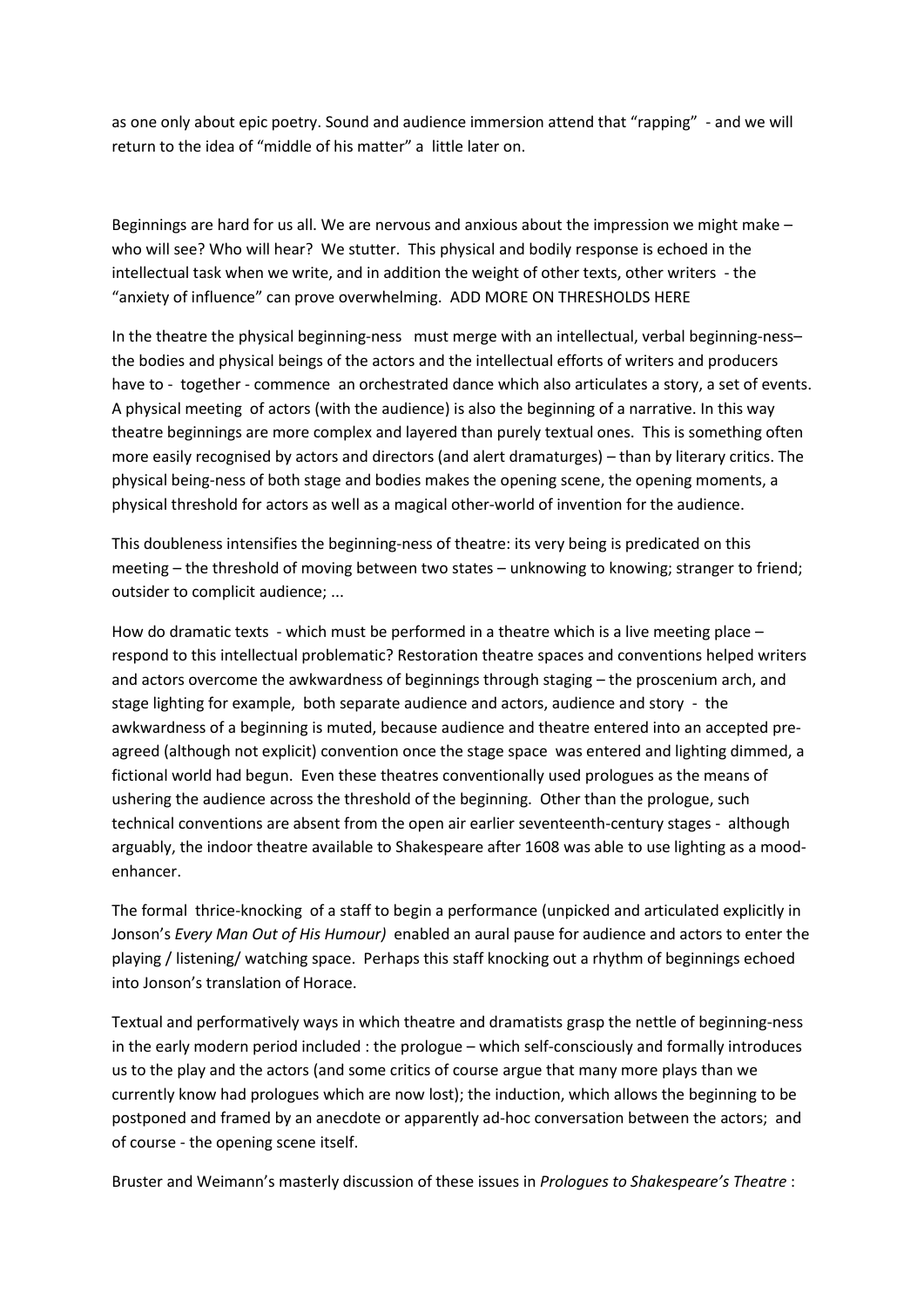Prologues were able to function as interactive, liminal, boundary-breaking entities that negotiated charged thresholds between and among, variously, playwrights, actors, characters, audience members, playworlds, and the world outside the playhouse. (p.2)

Whilst Bruster and Weimann however omit (it seems to me) three things:

- 1. They elide inductions into prologues (for example their very brief discussion of *The Taming of the Shrew;* and argument that "Rumour" is a prologue rather than an induction, as delineated in folio)
- 2. Although discussing Jonson and Marston's inductions and prologues alongside Shakespeare (in their final chapter on Shakespeare) – they tend to see these as authorial dictats, and do not debate their contributions in a separate chapter (as they do with pre-Shakespearean prolegomena).
- 3. The case of the opening scene –whether with a prologue or not is not considered as part of the "liminal" encounter between actors and audience, author and audience, author and actors. – even where the opening scene is the first engagement/ encounter between audience and actors, audience and script.

Equally those who have written about opening scenes – Wilson ed*. Entering the Maze*; and his earlier *Shakespeare's Opening Scenes* – have not engaged with the ideas of the beginning-ness of those opening scenes or inductions – tending instead to look at thematic textual matters - and equally not looking at opening scenes as theatrical performed moments. The magic of the first moments of a play – held in suspension momentarily as we move from the play –in-the-world to the world-in-the-play – is intrinsic to the magic and effectiveness of an opening scene. How does the playwright move us across this threshold? Any opening scene must perform this illusion of ushering an audience from their world into the world of the play's characters: how does Shakespeare address/ perform this across his career?

I want to suggest today (as part of a work in progress) that by looking at and engaging with Shakespeare's dramaturgical experimentation with opening scenes , we can open up larger questions about his dramaturgy, his politics, and his dramaturgical (as opposed to thematic) investment in crossing thresholds.

Nuttall's excellent *The Sense of a Beginning* very briefly discusses some of Shakespeare's openings in his epilogue - the opening of *Hamlet*, *Othello* and *Lear.* He notes what he calls "low key openings" and that no-one seems to have discussed these :

"Such a style of opening is the reverse of rhetorical, though Shakespeare the master rhetorician knows very well that people can be made to listen with a very different sort of attentiveness"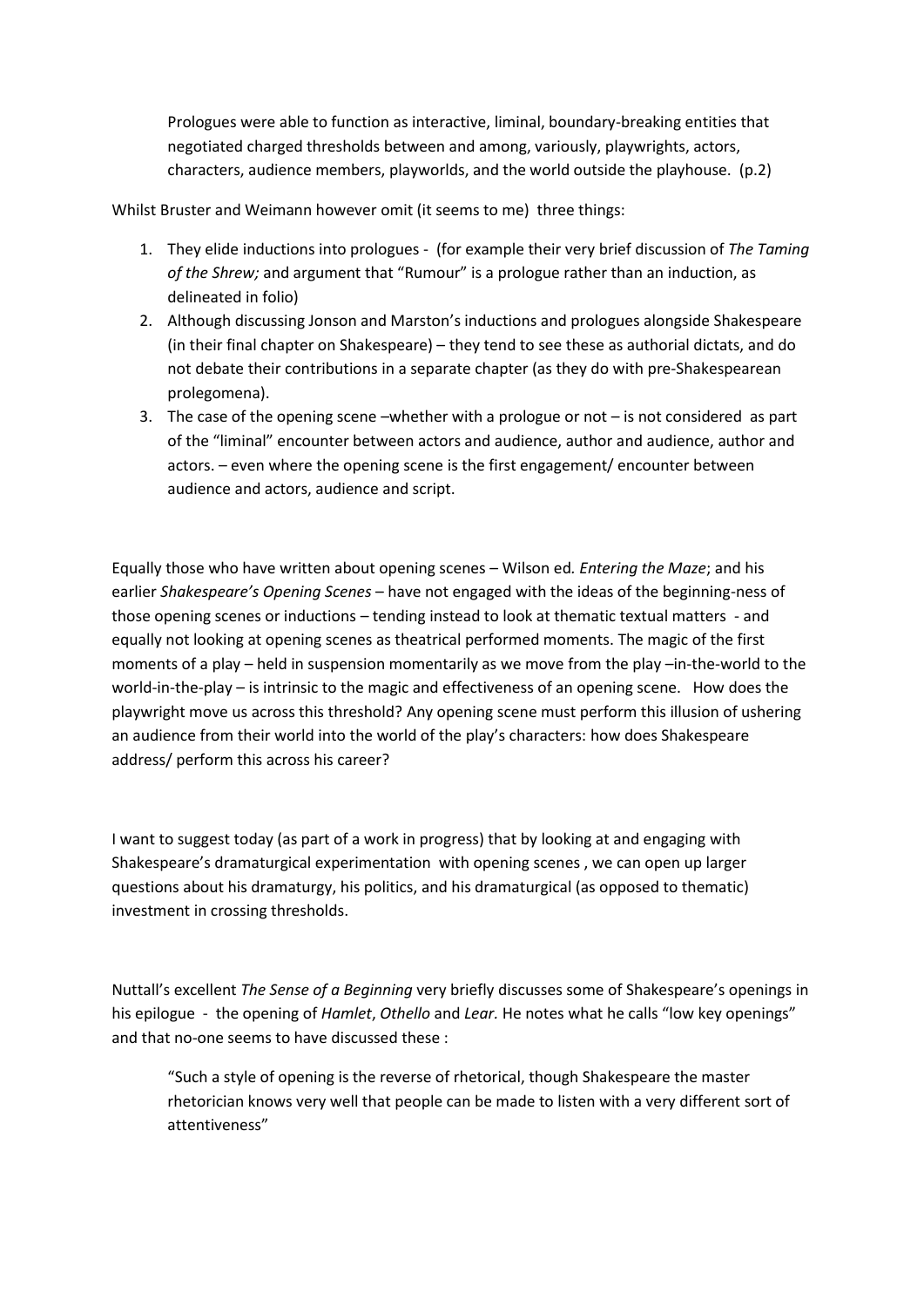Nuttall argues that Shakespeare uses not the dramatic version of *"in medias res"* - but *"in medias sententias" -* :

"to an entry not so much into the midst of (known) things as *between things*, or between whole orders of things. The ordinary indeterminacy of Elizabethan and Jacobean staging, with its rudimentary scenery and correlatively high demands upon the imagination of the audience, is made the vehicle of an ontological indeterminacy" (p.239)

"Shakespeare then shares with the writers in the epic line an impulse to discover in the technical difficulty of opening, a metaphysical or ontological resonance, but he differs profoundly from them in choosing to make ambiguity his end rather than some presumed, structuring absolute" (p.243)

#### SAY HOW THIS ARGUMENT DIFFERS

What is a scene? ADD SOME DEFINITIONS: COUNTER WILSON THAT CAN EQUAL WHOLE ADDITIONAL SCENES.....

Hamlet's Player's view of the "scene individible"

Folio editors know where one begins (scene prima)

Exits/entrances/ transition to new place or action; idea of completed action; juxtaposed with something different

I am now going to undertake a self-conscious detour (or am I? OMIT): my personal starting point for today's lecture lies in a number of beginnings - some of which have only become clear to me as I have been thinking about this lecture. As with all beginnings, there is no eureka moment.

One came when I was on holiday in France several years ago when it was too hot to leave the house. I was thinking about what was wrong with a first year Shakespeare course I taught. Whilst watching my children splash in the pool and trying not to scratch mosquito bites, I reorganised the course in my head. What students needed was a sense of how plays worked – not just text based, but performance and culturally based – so how to do that? One of my solutions was to get them to think about - amongst other things - "beginnings" and "endings" as both theatrical and textual moments, which are also key entry points for the critic into thinking about a play. So I came to think about Shakespeare's openings in detail. This in turn segued into my book for students on *Shakespeare's Late Plays.*

Another spur lay in teaching *Antony and Cleopatra* as part of that course a few years later - what fascinated me then was the number of highly charged short scenic units – of course we all know the textual problems of identifying these units as "scenes" , given the first folio prints this particular play undivided. I will return to the issue of scenic identity and division in a moment. What particularly fascinated me was the way in which such short scenes could capture a moment of action or insight, both aurally and visually, leaving it suspended in the audience's mind like a flash-frame, before another event was superimposed upon it. The quick succession and juxtaposition of such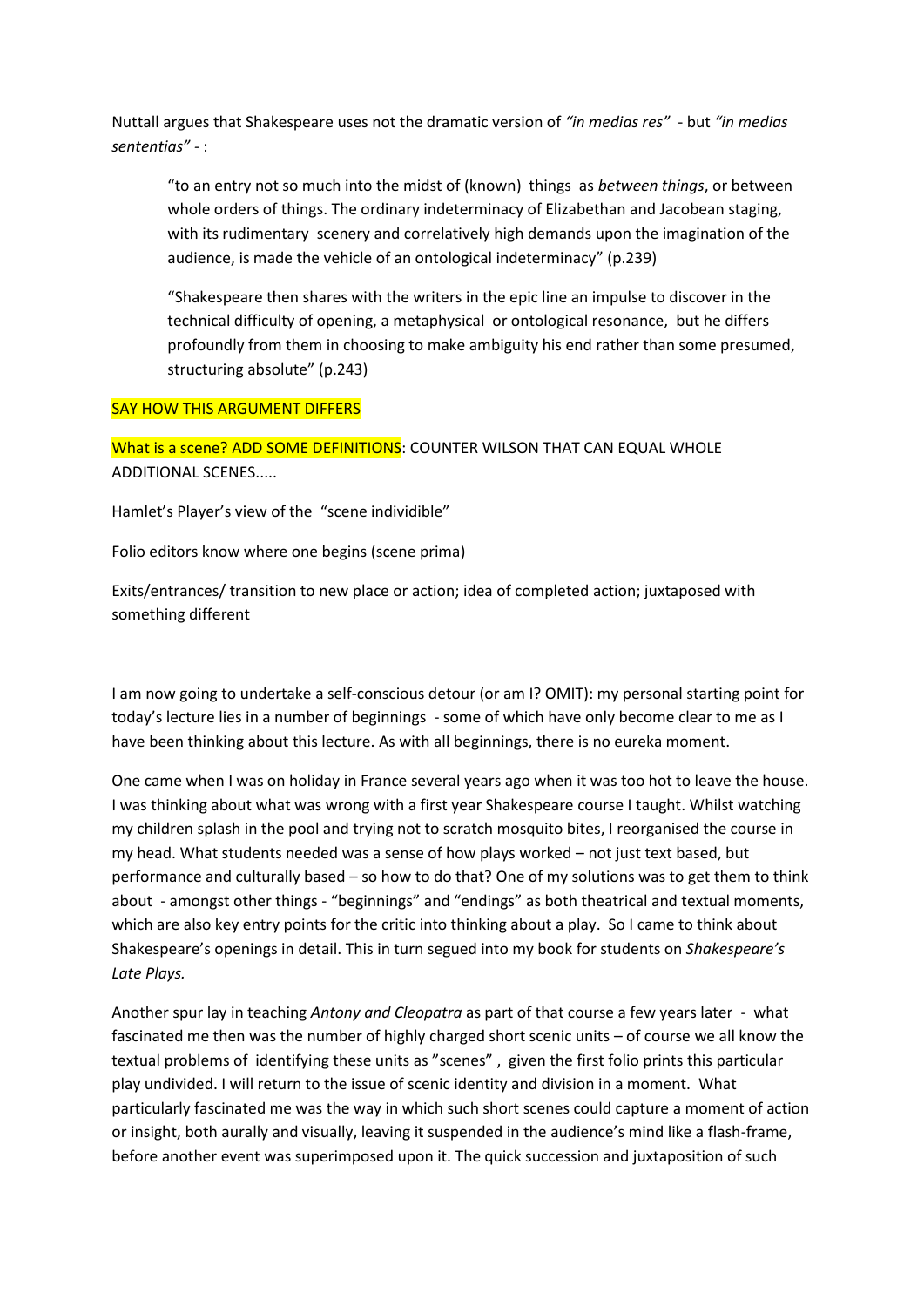scenes struck me as highly effective, aesthetically and theatrically perfect, and highly under-rated critically.

This then (eventually) reminded me that when I was an undergraduate (a long time ago) my tutor (John Pitcher) urged me to read Emrys Jones' *Scenic Form in Shakespeare* . Of course, these were the days in which exciting new theories about texts and reading, politics and texts were excitedly discussed. I recall sitting in the library reading it, probably falling asleep. I didn't see in the book what my tutor thought I might. But I returned to that book this week - lo and behold I had returned full circle to the place I had begun. I too wanted to talk about Shakespeare's scenic units.

Whilst Jones does not talk very much about opening scenes or short scenes –but the idea of a scenic unit – of a sense of how a scene is designed and structured to be a distinct part of the story – is explicit, albeit focused almost exclusively on the tragedies.

So now let me truly begin.

Shakespeare's openings

Bruster and Weimann have encyclopedically catalogued the prologue as opening in late sixteenth/early seventeenth century drama. But not all plays have a prologue – and setting aside for the moment the impossible to be resolved debate about possible missing prologues - what makes a good opening scene? Can we say anything about Shakespeare's openings? Can we/ should we include a discussion of the inductions to *The Taming of The Shrew and 2 Henry IV* (if this is an induction and not a prologue)? What characterises his openings? Is there a shift across his career in developing an opening scene aesthetic?

Before moving on to discuss in detail some of these opening scenes as thresholds, I want to flag up some big data about openings - firstly Shakespeare's, and then briefly in comparison to some of his contemporaries:

Before discussing these, I want to say that these are not based on staged timings of performances at this stage - I have used line-count as a proxy for relative performance times - so where lineage is in prose this will vary from edition to edition – I have used the Norton edition based on the Oxford Shakespeare.

IN assembling this data, I have made some assumptions here :

- 1. That if a prologue is extant, that it was generally thought at the time to belong to the play, and integral to that play's performance: so in those plays for which this is true (*Shrew; 1Henry 4; Romeo and Juliet; Henry 5; Troilus; Pericles; Henry VIII*; and *Two Noble Kinsmen*) I have included *Pericles* and *Two Noble Kinsmen* in the data for the moment, although they do not appear in the first Folio
- 2. Is the Induction a special case or not? Again, we cannot of course be sure that there did not exist inductions to plays other than *The Taming of the Shrew*, and the *Second part of Henry*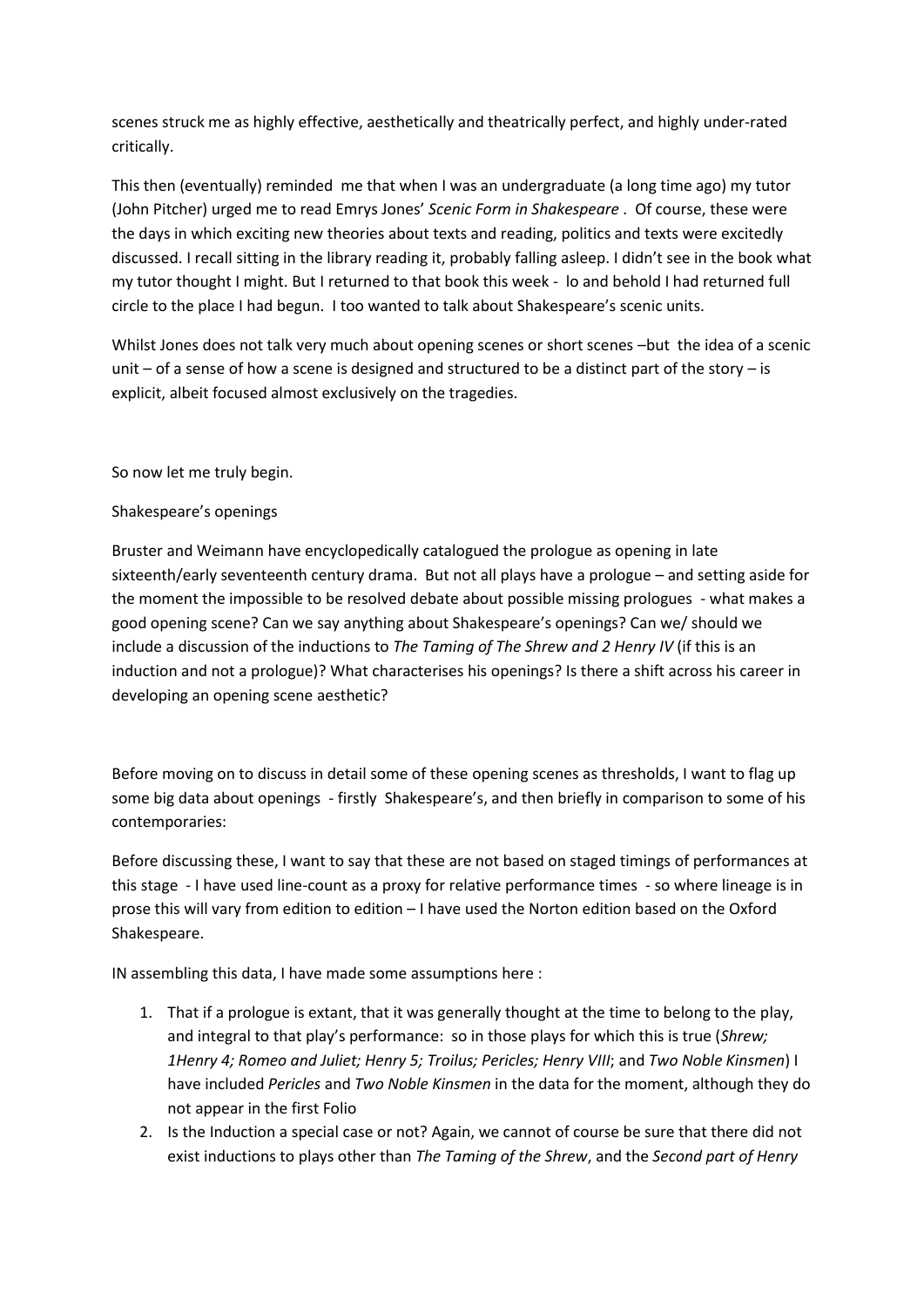*the Fourth* however, we have to assume that if there had been these would have been included by Hemnings and Condell

- 3. I will be working as well on the assumption when I come to conclusions and analysis (now generally agreed<sup>1</sup>) that 100 lines in verse (setting aside stage business) take about six and a half minutes. I will return in a bit to the question of opening scenes and stage business;
	- a. So where the first folio indicates "scena prima" I am going to assume that Hemming and Condell as experienced theatrical managers, knew that, - or wanted this to be where- the play began. Equally, this assumes an overall editorial intelligence (critically contested of course); that individual compositors did not take out/ add headers of their own; and that whatever papers they set their type from, came from a source that used the term "scena prima" consistently. Of course, none of these things can be assumed completely- but what I want to establish is a sense of what "scena prima" might mean. –
	- b. Thus what is now conventionally separated from the main action of *The Taming of the Shrew* as "Induction" is labelled "scena prima" – although no other scenic markers appear until Actus Tertius (p.218). Nevertheless, a lack of additional scenic markers does not detract from the interpretative editorial/ dramaturgical decision to include / define/ see the induction as opening scene; as is the case with the folio edition of *2. Henry IV* the editors of this play assume what is now called the induction IS a first scene (since what is often by modern editors named as 1.1, here appears as *"scena secunda".*
	- c. The Folio text omits the Prologue from *Romeo and Juliet;* our currently 1.1 is "scena prima". Contemporary editions draw in the prologue from Q1 and Q2 versions of the play. For the purposes of this discussion 1.1 as seen as its opening.
	- d. For *Henry V*, the Folio quite clearly says "Enter Prologue"; which is followed by the header "Actus Primus, scena prima". This is followed by modern editors. This is true also for *Troilus and Cressida and Henry VIII -* for these plays, what Bruster and Weimann say about Shakespearean prologues certainly stands.
	- e. *Pericles and the Two Noble Kinsmen* of course not in first Folio

In other words, where the first folio prints/ has and acknowledges a prologue - it is set before the first scene: it is seen as "outside" the world-in-the-play; and closer to the play-in-the-world (as utilised by Bruster and Weimann). Where modern editors have "read" plays openings and amended these with the title of "induction" – this was not how it was represented to contemporaries: the opening of the play has been re-calibrated/ redefined. Can we engage with/ reverse this as part of considering Shakespeare's openings? I want to re-examine this as part of thinking about ?the nature of these opening scenes.

Slides 6 and 7 –

**<sup>.</sup>** 1 See Gurr; new Dutton book *Shakespeare, Court Dramatist*; E.K.Chambers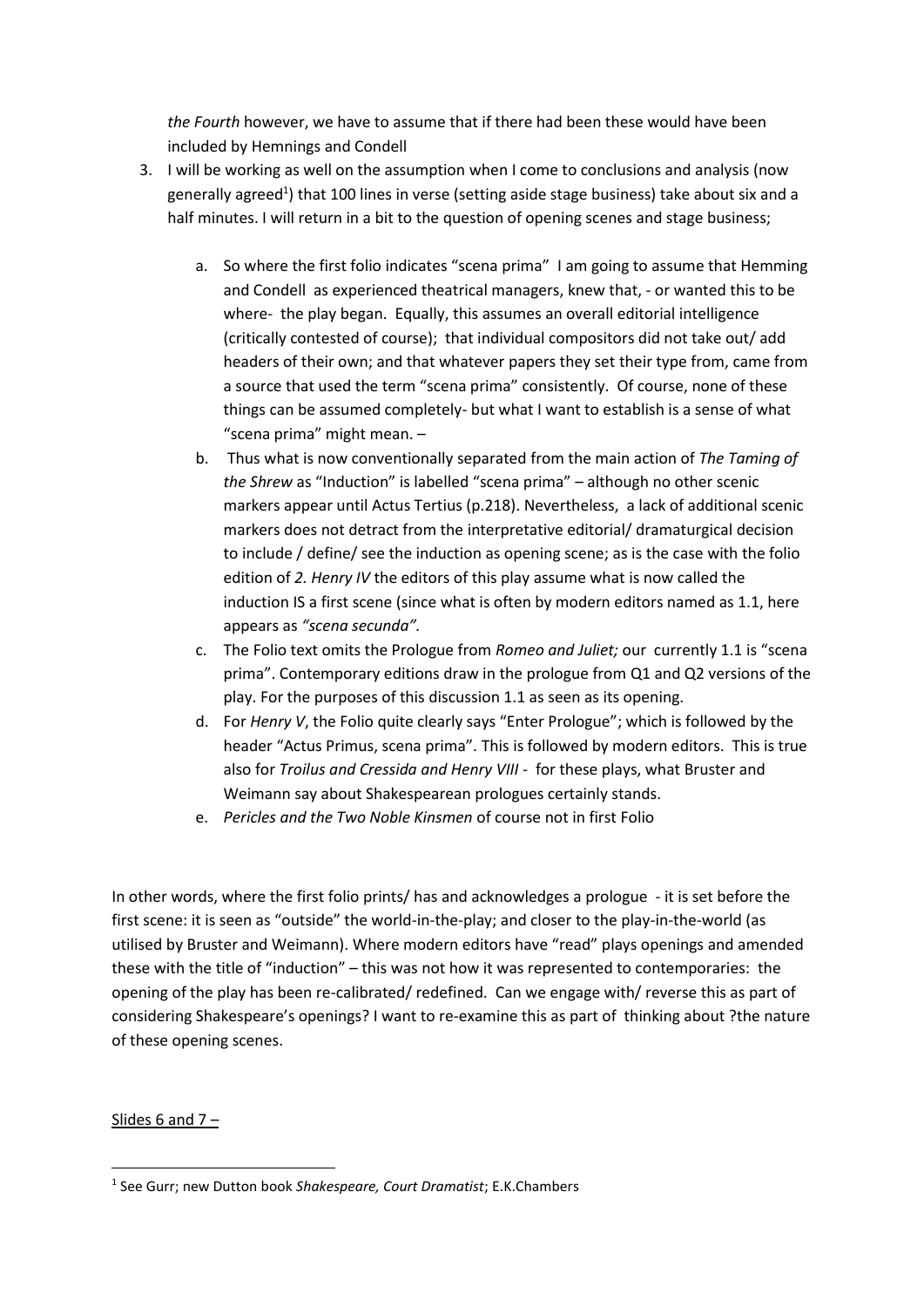- on average across his career two thirds of his opening scenes were between 100 and 300 lines - between 7 and 14 minutes performance time.
- Only one quarter of his opening scenes lasted less than 7 minutes
- When prologues are included across his career, the proportion of shorter initial scenes increases slightly (from about 25% to 34%).
- Whilst this data is interesting we want to compare this with both his contemporaries and across his career.

## Slides 8 and 9

Marlowe's opening scenes (except than the prologues) are much longer than Shakespeare's average across his lifetime.

## Slides 10 and 11

Marston - pattern is very similar to Marlowe - longer opening scenes, even where he uses an induction (such as in *Antonio and Mellida)*

## Slides 12 and 13

ON first sight the variety of the patterning of lengths of Jonson's opening scenes arguably comes closer to that of Shakespeare – perhaps also because the time frame stretches across both Elizabethan and Jacobean periods (although arguably Marston does also). In his 1616 Works – overseen by Jonson himself, and therefore arguably a good indicator of authorial / editorial / dramatists sense of how a play opens - sees both his prologues and inductions sit outside the scenic structure of the play (1.1 always clearly commencing in the 1616 edition after prologue/induction). However, I believe this is misleading, and that slide 13 gives a better picture of the theatrical experience of Jonson's plays – whilst he has a large number of tight short "scena prima" – the impact of these are (arguably) lost by the prefatory prologues (slide 13 shows the dominance of this mode in Jonson's work).

Slide 14 MIddleton - MIddleton's plays are rarely published with a prologue or induction – (exceptions being *The Bloody Banquet; No Wit, No Help Like a Woman's and Hengist*, which read like very short workaday prologues; and the induction to *A Game at Chess,* which is far more crafted) here the proportion of shorter scenes under 100 lines is one third of his output.

#### Slide 15 – Webster

A smaller oevre – but proportionately half his plays have opening scenes shorter than 100 lines.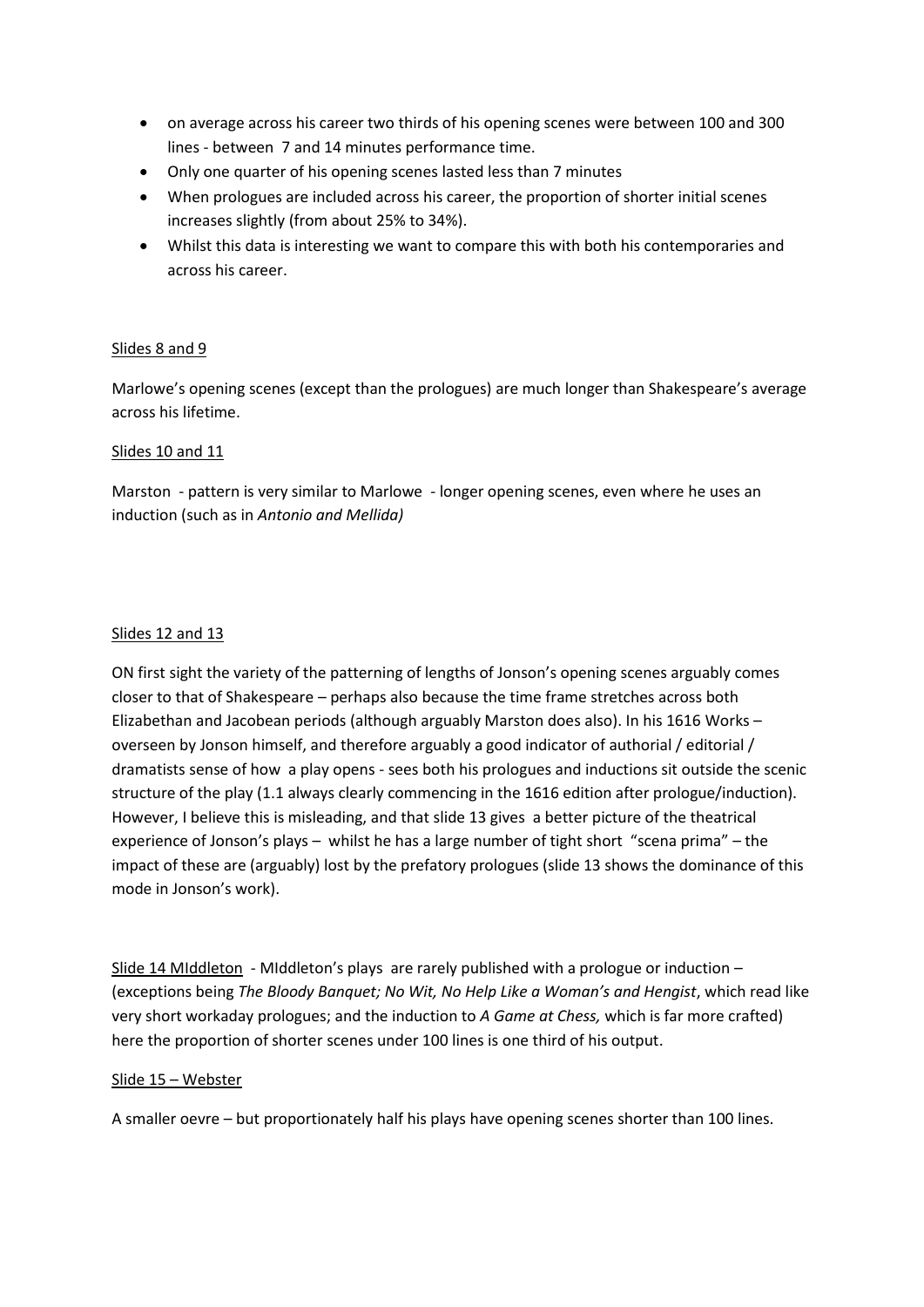#### Slide 16

By contrast Beaumont and Fletcher are closer to Marlowe with a predominance of longer opening scenes.

Now whilst this has been some very enjoyable number-crunching – we cannot conclude very much from it, other than that – arguably - playwrights eschewing prologues use shorter opening scenes; and that playwrights writing in the Jacobean period (with the exception here of Beaumont and Fletcher) also favoured shorter opening scenes. Nevertheless, both of these are suggestive conclusions which would bear more discussion and thought. The self-conscious use of short scenes in place of prologues suggests that dramatists structure openings to think about how that first moment of entrance onto stage, the first engagement of the audience, the first dialogue between actors and audience, has to perform in a similar way to a prologue – although not via addressing the audience directly; and rarely using meta-theatrical effects. The opening scenes we are discussing are very much (in Bruster's terms) the world-in-the-play.

Now let us look at how the delivery and length of Shakespeare's opening scenes alter over his career and see whether his work helps substantiate this.

#### Slides 17 19 and 18

- 1. It is remarkably clear that he moves away from long opening scenes as his career develops.
- 2. It is equally clear that the corollary is true and that he develops an interest in shorter opening scenes
- 3. This is most striking in the latter part of his career post 1606 (dating from *Macbeth*  onwards)
- 4. If we included *Pericles* and *The Two Noble Kinsmen* in this the first column would be even higher. (slide 18)

We may posit a number of hypotheses - perhaps Shakespeare's collaborative and competitive relationships with Webster and Middleton (who also both worked for the Kings' Men) produced an environment in which they learned from watching each other's plays the particular value and impact of the short scene. Perhaps it was therefore a fashionable mutual focus - crossing both public and private theatres . Perhaps it is mere coincidence. It is surprising that this visible and experiential aspect of his later plays has not been addressed as part of critical discussions about his late plays and late style. Does this observation in fact re-draw the boundaries of what we might call his late plays? Ie let us go back to *Macbeth* – usually classified with the tragedies - and instead see it as part of this group of post-1606 plays which enhance the imagistic quality of openings ?

Before moving on to debate some scenes in detail, I want to consider one other aspect to the shape of opening scenes – and this is who is represented and who speaks first or / and most in them.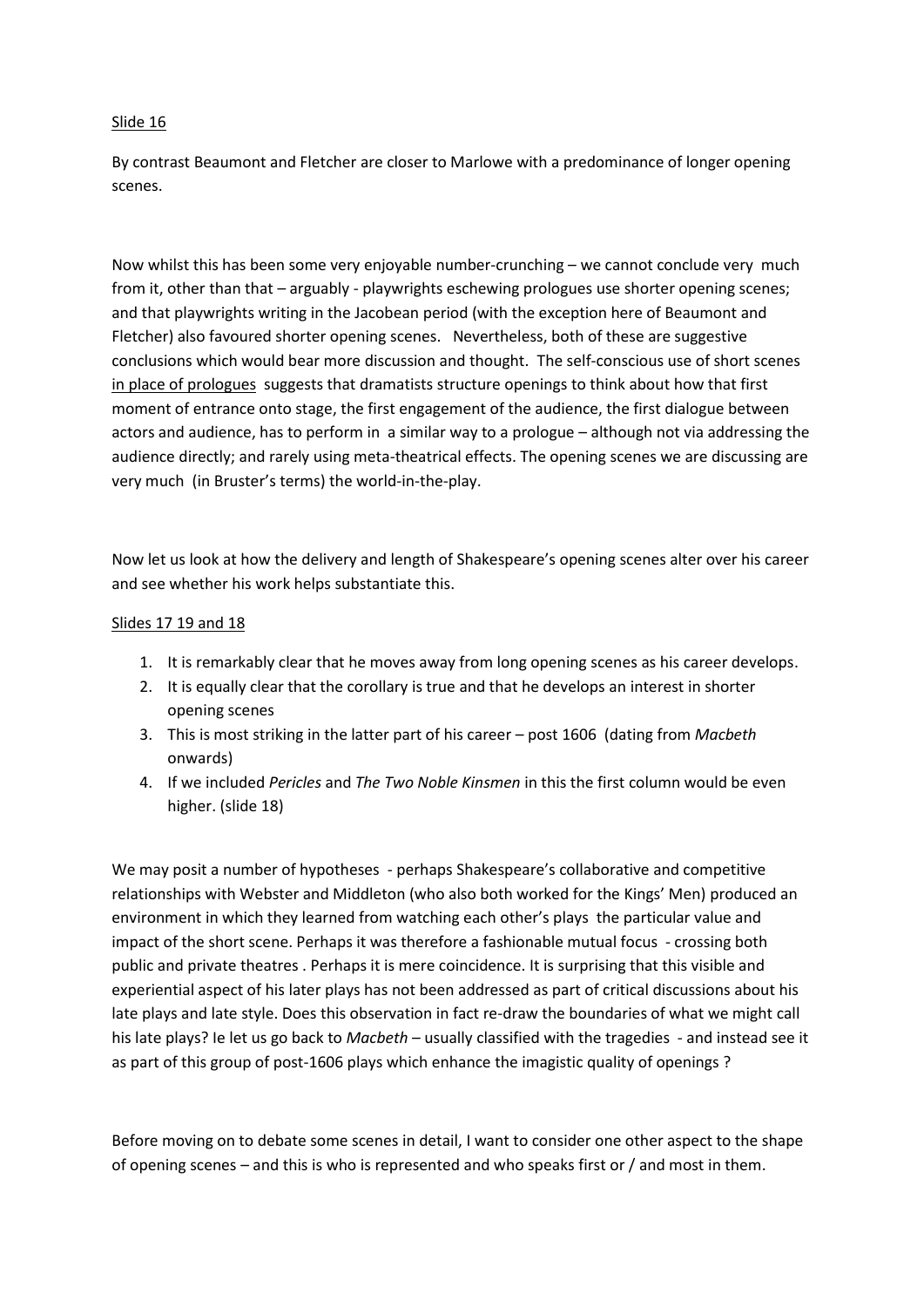We can look at a chart like this:

| Play                        | One of Main           | Main antagonist (or    | Outsider to main                  |
|-----------------------------|-----------------------|------------------------|-----------------------------------|
|                             |                       | supporters) opens      | action or character of            |
|                             | Protagonists or       |                        |                                   |
|                             | supporters/ relatives | play                   | lower status opens                |
|                             | (eg father figure)    |                        | play/ dominates                   |
|                             | opens play            |                        | opening scene                     |
| Two Gentlemen of<br>Verona  | X                     |                        |                                   |
|                             | X                     |                        |                                   |
| 1 Henry VI<br>2 Henry VI    | $\pmb{\mathsf{X}}$    |                        |                                   |
|                             |                       |                        |                                   |
| 3 Henry VI                  |                       | Χ                      |                                   |
| Taming of the Shrew         |                       |                        | X                                 |
| <b>Titus Andronicus</b>     | X                     |                        |                                   |
| <b>Richard III</b>          | X                     |                        |                                   |
| Comedy of Errors            |                       |                        | X (although of high<br>status)    |
| Love's Labour's Lost        | x                     |                        |                                   |
| <b>Richard II</b>           | x                     |                        |                                   |
| Romeo and Juliet            |                       |                        | X                                 |
| Midsummer Night's           | X                     |                        |                                   |
| Dream                       |                       |                        |                                   |
| King John                   | $\pmb{\mathsf{X}}$    |                        |                                   |
| 1Henry IV                   | X                     |                        |                                   |
| 2 Henry IV                  |                       |                        | X (although Bardolph<br>elevated) |
| <b>Merchant of Venice</b>   | $\pmb{\times}$        |                        |                                   |
| Much Ado About              | $\sf X$               |                        |                                   |
| Nothing                     |                       |                        |                                   |
| Henry V                     |                       | x                      |                                   |
| Julius Caesar               |                       |                        | x                                 |
| As You Like It              | Χ                     |                        |                                   |
| <b>Twelfth Night</b>        | X                     |                        |                                   |
| Hamlet                      |                       |                        | Χ                                 |
| Merry Wives of              | $\pmb{\mathsf{X}}$    |                        |                                   |
| Windsor                     |                       |                        |                                   |
| <b>Troilus and Cressida</b> | $\pmb{\mathsf{X}}$    |                        |                                   |
|                             |                       |                        |                                   |
| Othello                     |                       | X (plus third column?) | x                                 |
| <b>Measure for Measure</b>  | $\pmb{\mathsf{x}}$    |                        |                                   |
| All's Well that Ends        |                       |                        | X (but only play which            |
| Well                        |                       |                        | opens in a woman's                |
|                             |                       |                        | voice)                            |
| <b>King Lear</b>            |                       |                        | X                                 |
| Timon of Athens             |                       |                        | X                                 |
| Macbeth                     |                       |                        | X (women's voices)                |
| Antony and Cleopatra        |                       |                        | X                                 |
| Pericles                    |                       |                        | $\mathsf{\chi}$                   |
| Coriolanus                  |                       |                        | x                                 |
| Cymbeline                   |                       |                        | $\pmb{\mathsf{x}}$                |
|                             |                       |                        |                                   |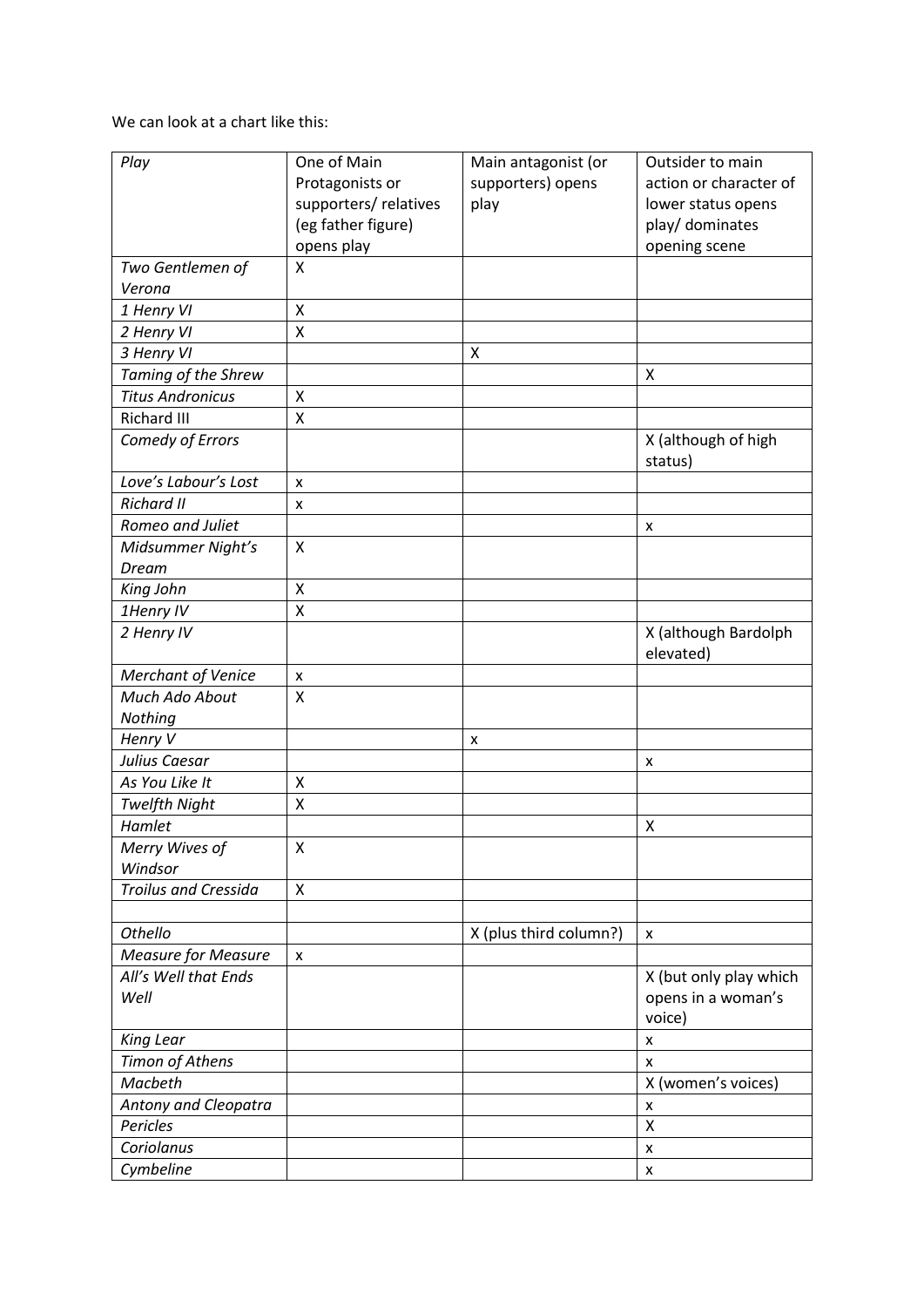| The Winter's Tale |   | $\lambda$ |
|-------------------|---|-----------|
| The Tempest       |   |           |
| Henry VIII        |   |           |
| Two Noble Kinsmen | x | X (song)  |

#### SLIDEs 20-2

The patterning of opening scenes in the latter phase of his career is remarkable here – nearly all plays from *King Lear* onwards open not with the central character or one of his aristocratic followers – but with outsiders, the marginal, the crowd, and sometimes with characters who take no further part in the plot. Why move towards this aesthetic? Are these two sets of data about the openings of plays from 1606 at all related?

One could argue that some of his earlier most successful plays -such as *Romeo and Juliet, 2 Henry IV*  and *Hamlet* do exactly the same. Perhaps he has learned what makes a successful play? Is he echoing (to coin a phrase) a strategy of transgression and containment ? Let us delve a little more deeply into these later opening scenes - both to consider their alternative worlds as explicit adventures in threshold-crossing and to think about how , why and to what ends, alternative characters and voices are our point of entry into these worlds.

What is shared by both inductions and prologues is character ushering??? Check Burnett masters and servants book

For the remainder of this lecture I want to do two things:

- 1. Consider the nature shakespeare's opening scenes as self-conscious thresholds through particular analysis of these later plays' opening voices
- 2. Debate and analyse in detail the short scenes of his later plays as symbolic of a concerted move towards / experimentation in dramatic scenic form which self-consciously experiments with openings as philosophic and dramaturgical problematic and entities - dos he say – here is my solution (eg The Tempest – so often seen as a statement of aesthetic intent through Prospero – can we argue that opening scene is much more so????[/TIME????]

Let us look then – very briefly at the voices of entrance into these later plays. I won't make any conclusions individually as I discuss these – but try to sum up at the end.

#### **Voicing Opening Scenes in the Later Plays**

*King Lear* - often thought to begin with the King's division of the kingdoms – actually opens with a low key (30 line) discussion between Kent, Gloucester and Edmund. Before we discuss content, let us consider what we SEE, and how we HEAR. Kent describes himself later in the play as a plain man –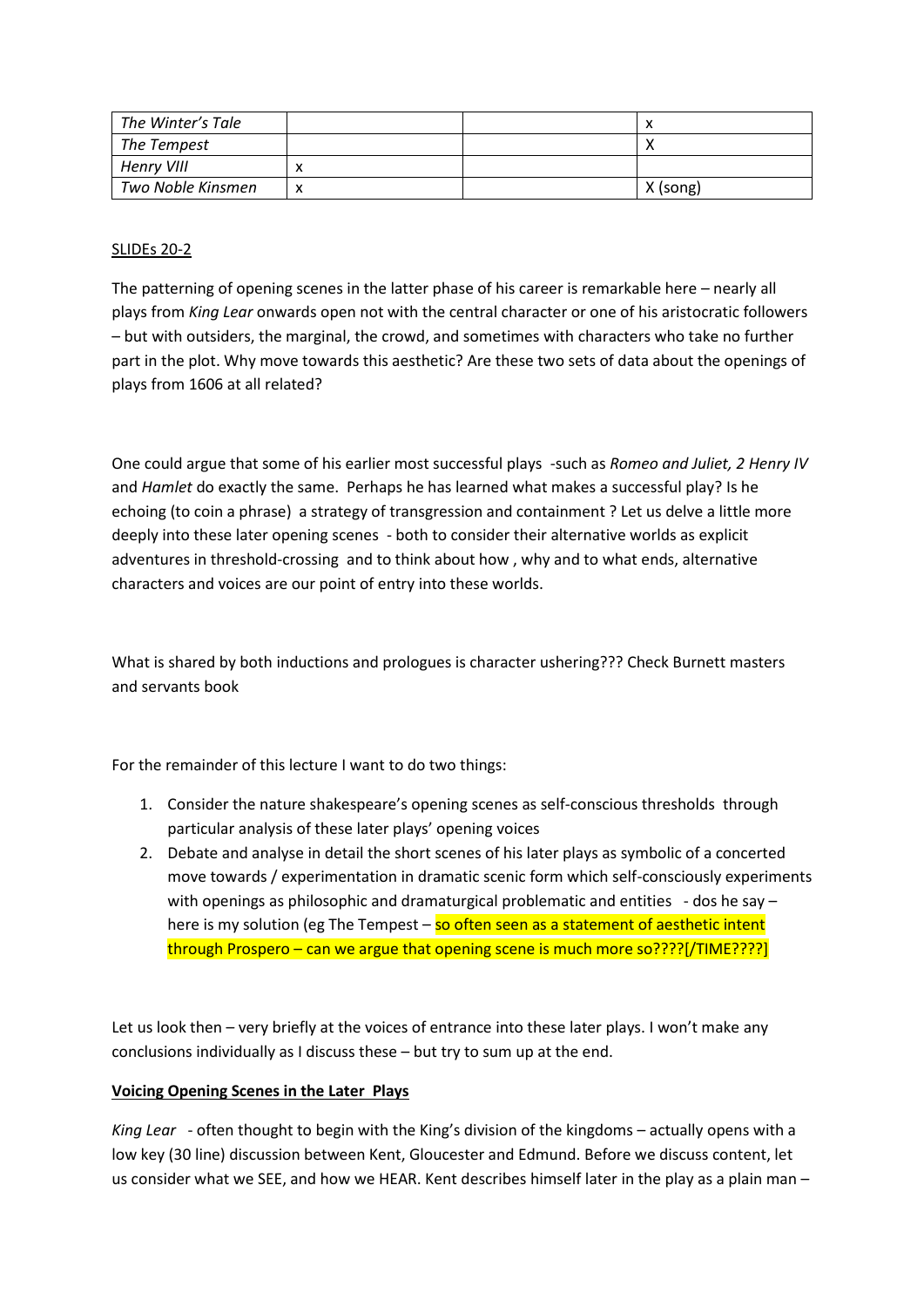he eschews the trappings of court dress and appearance, he speaks in blunt informal prose. Gloucester is an earl, but accompanied by "bastard" (stage direction at entrance) Edmund. These are men who do not feel quite at home in the court (as we later discover). They have a kind of ordinariness about them. The conversation is informal -likely delivered at the front of the stage the platea -between audience and "locus" – the space on stage representing the fictional world-inthe-play. What we see, what we hear, and how we hear it, therefore all emphasise the in-betweenness of the moment: dramaturgically nodding to the nature of crossing a threshold – through the experience of these semi-outsiders. The conversation acts as a scenic prelude to the main entrance of King and his court, and the division which follows. If we look forward to – say – *The Winter's Tale*, we might argue that Shakespeare re-cycles this opening there in the discussion between Camillo and Archidamus. The conversation is in prose (as with *The Winter's Tale*) – and the language switches to blank verse once the king enters: Gloucester immediately switches registers from familiar to formal. The content of the conversation segues between semi-knowing political gossip (which son-in-law does the King favour?) and the personal – Edmund's parentage, and Gloucester's past sexual peccadilloes. The tonal resonances are intimate and semi-bawdy, an almost banter-like quality between men who are not in public, not on show. Once the Court enters, this atmosphere changes of course. The point of view established by the opening is therefore that of the outsiders, the commoners (in the case of Edmund and Kent) on national and courtly affairs. The opening voices create a perspective outside the action: their placement on stage invites our complicity - they "usher" us into the action indirectly, slowly – less explicitly than a prologue - and upwards from the lowlier sort to those with status **[CHECK BURNETT/ WEIMAN ON USHERING AGAIN]** 

*Timon of Athens* begins with a street meeting between a poet, a painter, a jeweller and a merchant, as they await Timon's entrance. Once again what we see and hear is the ordinariness of people waiting for something to happen (95 lines before the formal pagent-like entrance of Timon). There is a mirroring of ourselves in the audience here: the on-stage audience for Timon look more like the off-stage audience than Timon will do; and we too (were) waiting for the action to begin. The satiric representation of the poet's excessive self-absorption, the merchant's greed and the painter's selfdeprecating modesty, are finely done – so we both recognise ourselves, and stand aside. The political gossip about Timon's rise to the top and about the dangers of political ambition, acts as a choral alert: not only because of content – but because of the placing of these comments in the voices of ordinary men at the opening. Knowledge and critical judgment reside in the audience: what happens to that as the play's action progresses?

*All's Well that Ends' Well* – deserves a much longer discussion of its opening scene, since it so clearly gives initial voices to women characters uniquely in Shakespeare's work – and in a way not really seen on the public stage until Aphra Behn looks dramaturgically at this in the 1670s. The scene functions as a kind of prelude to the formal entrance of the King of France in scene 2. We see them "all in black", and the Countess purveying advice to both Bertram and Helena: Helena is then left alone on stage - her soliloquy alone on stage makes the audience complicit with her desire and her voice. By commencing the play through these female voices, and linking the emergent narrative plot to Helena's design, Shakespeare's play here both echoes/speaks to the ordinary woman in the audience, and suggests agency - even authority - can reside elsewhere than in the centre of political or gendered power – or – at the very least – that those without those powers can TALK about those with power, and articulate their own dispossession.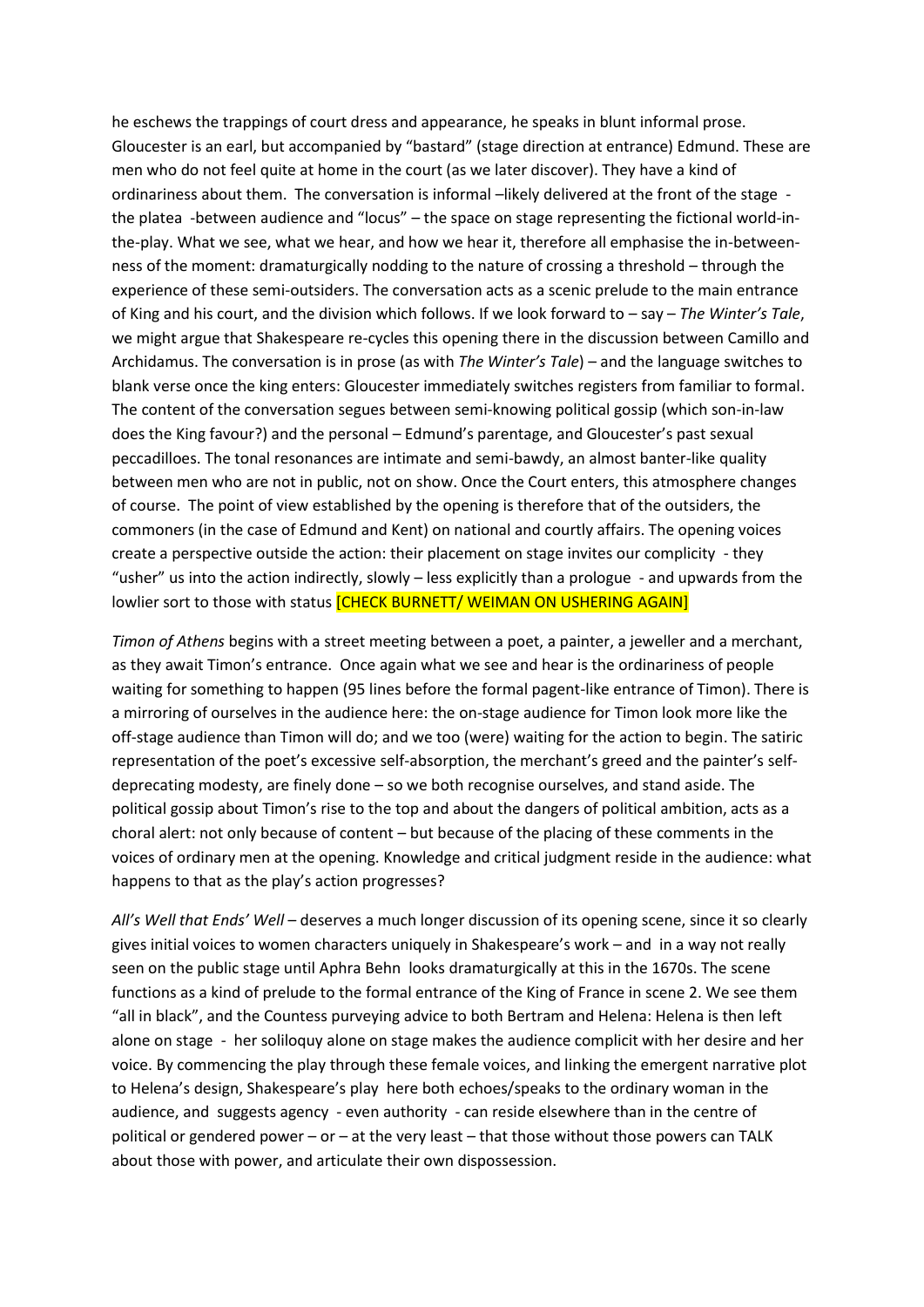*Macbeth'*s opening scene has the privilege of being the shortest of Shakespeare's – and (is this linked?) arguably the most memorable. The visual and aural precedes the physical entrance of the witches - we are literally "rapped to the middle of the matter" ("Thunder and lightning. Enter Three Witches"). The appearance of the witches AS witches – outsiders, supernatural beings, different - is - and needs to be - disturbing . The archaic rhythmic chanting and the assumption of knowledge and power, evoke and establish a choral counterpoint to the action that follows. Here is Shakespeare's only other play which begins on women's voices: but these women are demonised from the beginning - utilising icons of evil (Graymalkin; paddock calls). This opener therefore – whilst through the voices of the marginalised, are also self-professedly the voices of forces of disruption and disturbance (closer, say, to the opening of *2Henry VI,* or *Henry V* (where opening scenes voice the views of the antagonists, not the protagonists) – than to these other "late" opening scenes.

*Antony and Cleopatra* opens with Demetrius and Philo talking about Antony's state of mind – sight and sound are again important – these two enter alone, Demetrius alone berating Antony's fall into lust: this is interrupted by the formal entrance of Antony, Cleopatra and attendants – and an assumed slowish passage across the stage as Antony and Cleopatra dote on each other, a message summons him from Rome, they vow allegiance to Egypt and exit to what Antony promises to be a night of wandering the streets to "note /the quality of the people". The scene then closes on Demetrius and Philo 's final 7 line commentary on Antony's character. These two characters never explicitly appear again in the play (of course the actors/ characters can appear as part of the pageantry of both parties and battles which form some of the key scenes) – however, - like any chorus - these two men are effectively anonymous within the story. Visually (in terms of the structure of the scene) they are onlookers on the action, paralleled to our own watching/ passive status – they can give expression to their views, but nothing they say will change Antony's actions/ fate. The scene acts as a paradigm of our own watching and explicitly so through the eyes of interested outsiders; the beginning scene equally encapsulates in miniature the plot to come (pleasure and Egypt versus Rome and duty) as well as the engagement of the on-stage audience in such a debate.

Omit *Pericles* (although can say Antiochus story line tangential other than as trigger to flight; and as "primal scene" of threatened incest?)

*Coriolanus* opens clearly in the tradition of Shakespeare's other Roman plays ("*Enter a company of mutinous citizens, with staves, clubs and other weapons*" ) with citizens on the streets in active discussion about economic and political injustice. Noise and assertion ("Rapping") dominate the opening – which is eventually calmed by the debate with Menenius, which explicitly shows how the citizens are both cognisant with and can use critically – contemporary political philosophy which conceived of the body politic as a physical body. Citizen/ rebellious voices are thus fully articulated albeit attacked by Martius (alter renamed Coriolanus after the battles against the Volscians). The opening scene thus establishes a voice of citizenry as counterpoint to Martius's political and social ambition and attitudes. This choral counterpoint both opens the play, and threads its way throughout, acting as an interpretative hook for the audience.

*Cymbeline* opens in a low-key way:"*enter two gentlemen"* – who remain anonymous. They chat for about 65 line before the formal entrance of the Queen and innogen ("we must forbear" (l.68) –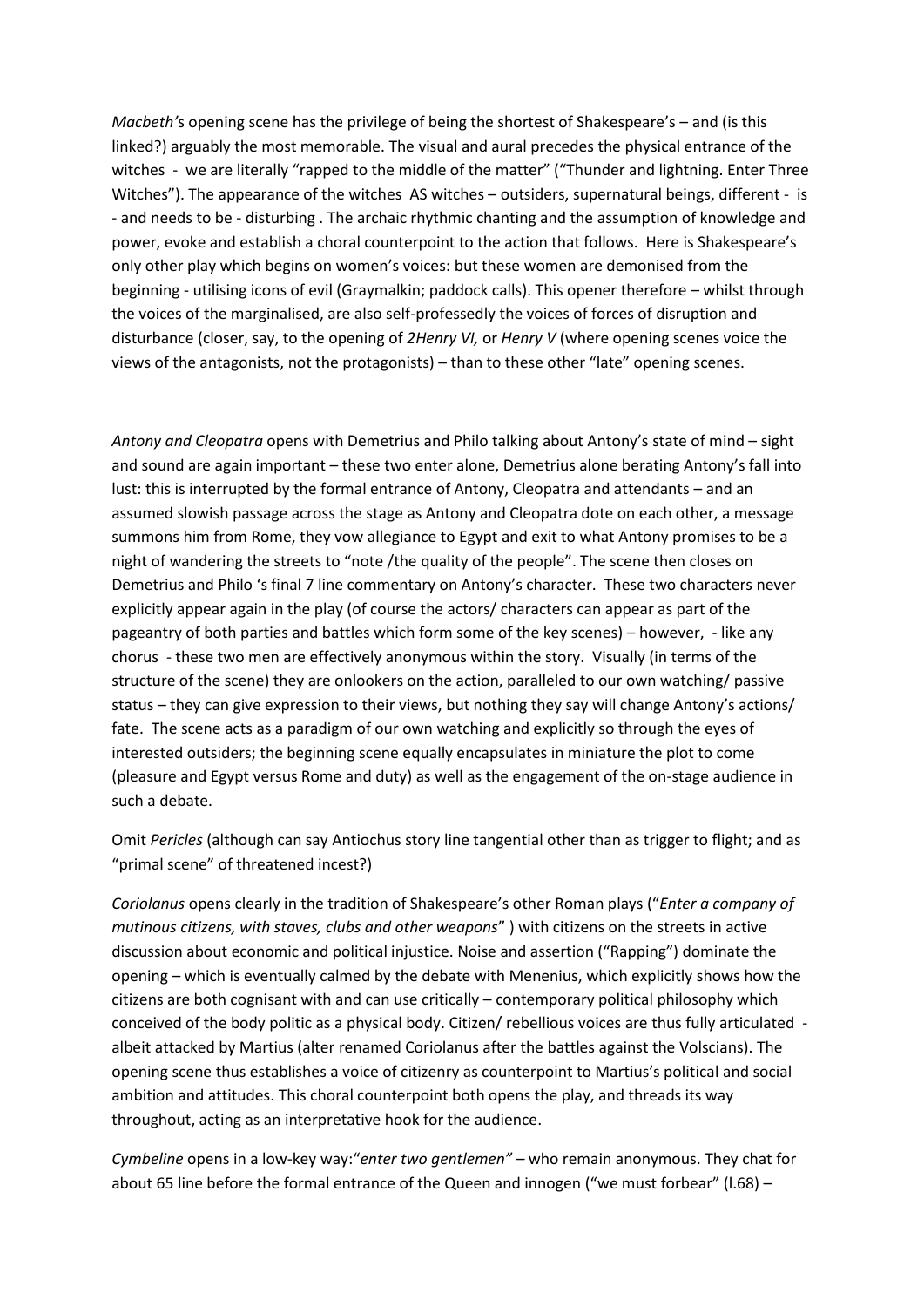when their conversation has to cease. They engage in political gossip – which is also a proxy for political worries about the appropriate succession – the king's daughter has secretly married a commoner. Despite the irritation of King and Queen, the courtiers say they are actually pleased the planned marriage of Innogen and Cloten will not happen (at the same time as saying they are pretending to be distressed) and approve of her marriage to Posthumous. Thus -whilst simultaneously acting as choral usher of key information - the characters establish and validate a culture in which the ordinary gentleman must outwardly approve of what power decides or thinks, but can express their own views and opposition – the appearance of the gentlemen (as opposed to the royals) - and the likely positioning of them at the front of the stage reinforces their solidarity with the wider audience watching the play. Perspective and point of view are thus created from an aslant position (think of the contrast with the theatrical organisation of masques which assumed the monarch as central spectator).

#### *The Winter's Tale*

This opening scene (at 43 lines) is one of the shortest, only *Twelfth Night* and *Macbeth* have shorter ones: in prose (unlike the majority of the rest of the play) and spoken by two lowly-ish courtiers from Bohemia and Sicilia respectively, each advisers to their monarchs; alone on stage, prior to the entry of the main dignitaries and visitors and the larger state occasion we witness in the next scene. This scene feels like a prologue to something that is *about* to happen, an almost off-stage ushering into the on-next scene's on-stage action, an incidental and informal conversation. This interpretation only acknowledges part of the scene's dramatic function, and nothing of its effect. Camillo and Archidamus take us in a very particular way into the political world we are about to enter more fully. It is a contemplative scene, both men at ease and relaxed, talking about their shared knowledge of the past. They are both conscious of their status (they each serve their respective kings), and of the fragility of political power and states. We learn whether we trust their insights and judgements and how to see the play's key characters. (See next section for longer discussion of the shape and artistry of the scene as a whole). Both reiterate that they are speaking "in... freedom" (ll.11 and 17), and "honesty" (l.19) enhancing the atmosphere of frank and jovial autonomy, suggesting honesty and truth-telling is important in their worlds: they banter informally. Their language of apparent utopian idyllicism is undercut by the hypotheticals ("if" repeated several times – and opens the scene) and by the fact that these memories are all in the past: truths are proleptically invoked about fickle time.

Archidamus is the last, as he is the first, to speak (and does not speak again in the play): the scene framed by the stranger/visitor to the court. The scene's structure thus dramatically emphasises the outsider view as key to the opening's dramatic effect. As he began, so also he ends on a hypothetical statement, echoing forward into the next scene. The horrific idea ("If the king had no son...") on which the scene ends literally falls like a prophetic curse onto the entrance of the partying, laughing characters arriving for the next scene. The opening scene, whilst spoken apparently whimsically and nostalgically by two old courtiers, conveys larger and wider truths about the world of the play than the characters themselves know. Already the audience are alert to verbal and dramatic nuances: the directors and actors have picked up on their doubled cues, and the gaps in the characters' accounts of the present are opened and ready for a crisis to appear before us.

#### The Tempest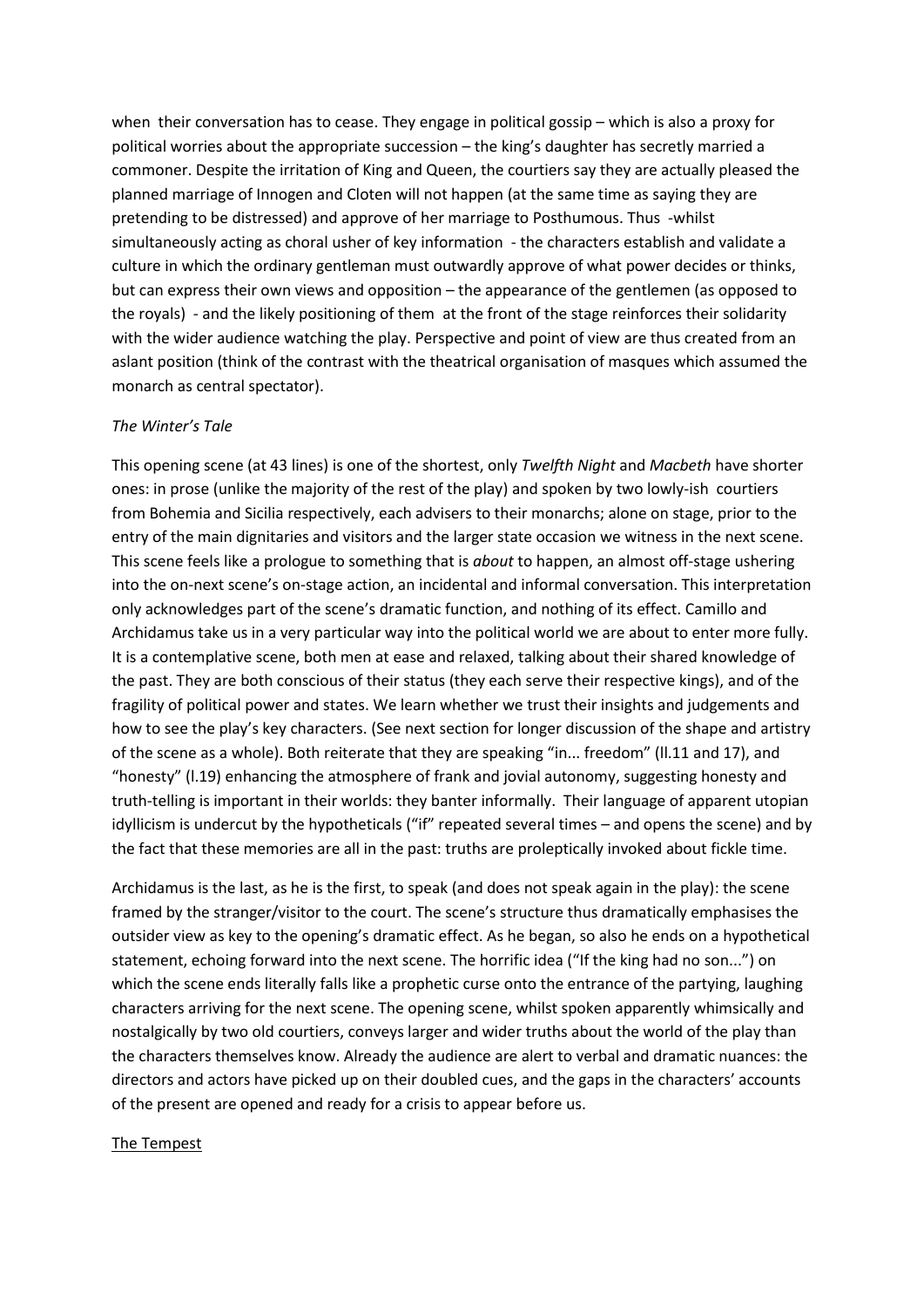This scene shares with *Macbeth* the accolade of being Shakespeare's most dramatic opening: we are plunged *in medias res* into the centre of a sub-tropical storm, with its associated panic, noise, and life and death decisions. It is frequently played with spectacular sound and visual effects, which drown out the sound of the actors voices. However, it is clear if we read the text carefully that we need to hear what is said.

The opening stage direction ("*A tempestuous noise of thunder and lightning heard. Enter a shipmaster and a boatswain*") emphasises the audience's aural senses: we hear the storm before we see the mariners. "Tempestuous" noise implies an experience more overwhelming than a usual storm. A feeling of multi-sensory immersion is reiterated in other stage directions. For example, "*enter mariners wet*" brings physical theatre onto stage, and both "(*a cry within*)" and the "*confused*" (l.59) voices off stage articulating anonymous cries of despair act as dissonant chorus to the visual and verbal stage action. From the beginning, the scene and play announce themselves as a discordant multi-sensory disturbance.

The first speakers are the Master and the Boatswain (whilst the mariners enter and work on the sails): the entrance and then exit, of the courtiers interrupts their work, speech and action as boatmen ("you mar our labour"). The boatswain notoriously shouts at Alonzo and Gonzalo "What cares these roarers for the name of king?" – articulating both the perspective of the labourer on the pride and idleness of those in power, and the humanity of all in the face of implacable natural disasters. I shall discuss the scene's overall shape in a moment and the impact that shape and structure might have in constructing an audience's response to their entrance to the island of the rest of the play.

#### *Henry VII*

Returns to earlier History plays - the one play in all these last plays which is not opened by outsiders (though it DOES have a prologue – which arguably has this effect) – and uses the first scene to critique power by rebels, who are then brought down by the state during that scene (ie arrested).

So – what might we conclude? In plays from 1606 (ish) Shakespeare moves from a predominantly dualistic model of character representation and point of view (antagonist/protagonist) at his openings, to an outsider's viewpoint – a third entrance to/ perspective on the action and conflict. These outsiders can be lower status courtiers, women, citizens or workers, and in one case, witches. In some cases this perspective is not reiterated again in the play – and arguably such a view point parallels more closely that of a prologue than a full scene – however, these characters and scenes are clearly part of the play-world – not outside it – albeit on the edges.

How might this - potentially political phenomenon – be connected (it at all) to the shortness and shape of these initial scenes?

# **SCENIC ARTISTRY/ SHAPE in the shorter opening Scenes of the later Plays : THRESHOLDS?**

*The Winters Tale*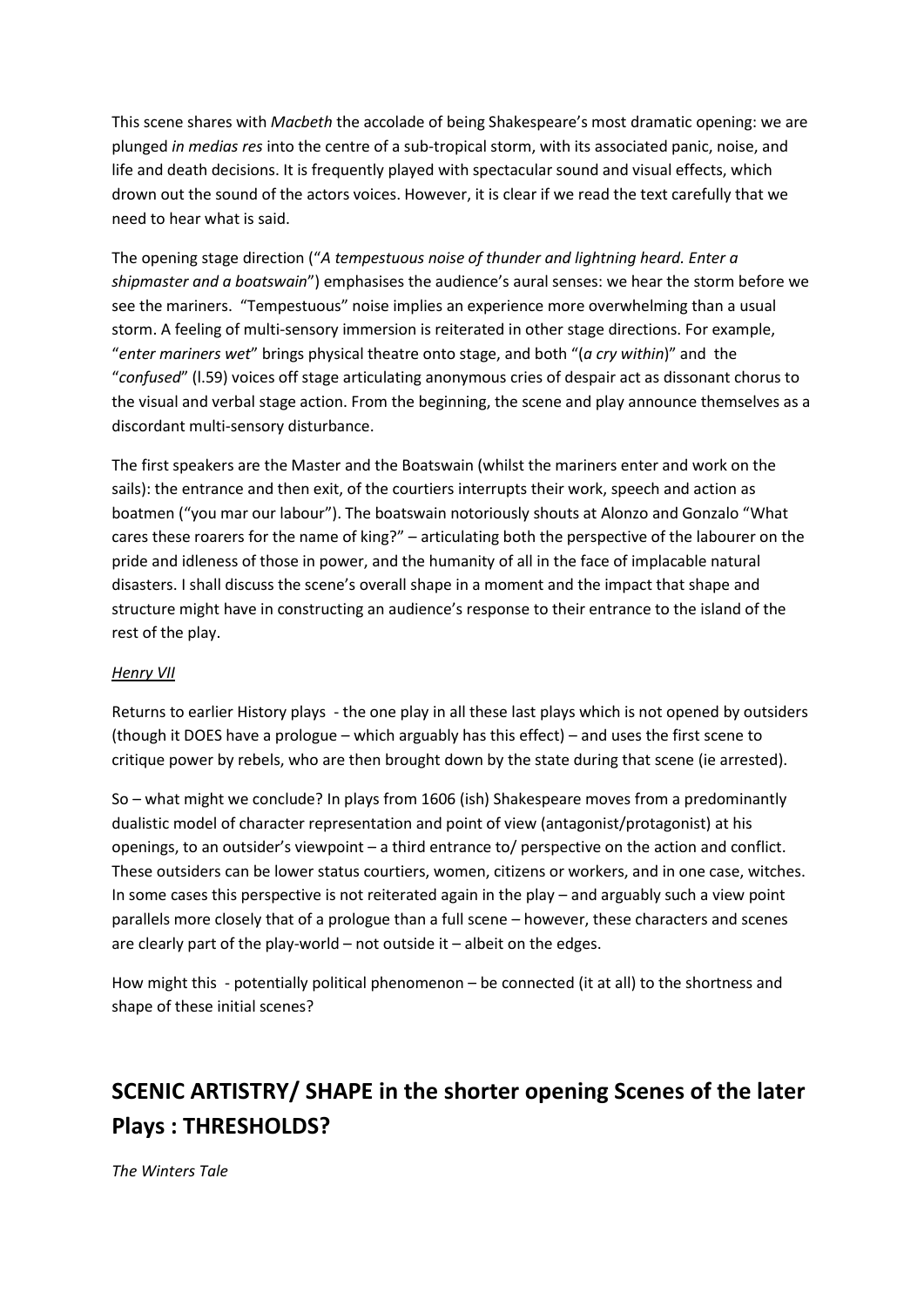#### REFINE TO DESCRIBE SHAPE/ NATURE OF OPENING SCENE

The play opens with a hypothetical "If", as the visitor, Archidamus, invites Camillo to visit him in Bohemia. This social commonplace between two minions to powerful men innocently floats the idea of comparison between the two monarchs and the two nations. When Archidamus says "see... the great difference betwixt our Bohemia and your Sicilia" (ll.3-4), does he refer to nation or monarch, or both? And does he suggest that Bohemia is better or just different? The doubling of linguistic referents echoes our doubled understandings: is this an innocent exchange or a political minefield? The occasion lends their language and mode of dialogue and informality, even if some of the content retains elements of courtly convention. Prose is usually a mode reserved for comedic scenes and baser characters in Shakespeare's plays. However, here the characters are both high-born advisers. The lack of formal metrical structure conveys orally the sense of informality and of escape from the formal aristocratic public world about which they are talking. Language echoes the opening's dramatic situation: this is an insider's informal view of the world we are about to enter, and we have been let in by the back door. The courtiers' ease with each other is conveyed through the delivery of the dialogue: they switch topics quickly, they interrupt each other (at lines 9 and 10) without anger, as though they know each other well, and they share past memories and an intimate consideration of the young prince. Both reiterate that they are speaking "in... freedom" (ll.11 and 17), and "honesty" (l.19) enhancing the atmosphere of frank and jovial autonomy, suggesting honesty and truth-telling is important in their worlds. The relationship between the men is not quite equal: Archidamus defers to Camillo (perhaps because he is the guest), tends to ask more questions, and Camillo has more words in total. How far are these initial assumptions and feelings born out by the rest of their dialogue?

Their banter of mutual self-deprecating courtly flattery is friendly. Archidamus uses the conventional modesty-topos and insists that Bohemia cannot entertain with the "magnificence" of Sicilia and will therefore have to ply future guests with "sleepy drinks" to make their memories "unintelligent of our insufficience" (l.14). However, Archidamus's opening "If you shall chance" introduces risk and uncertainty through the hypotheticised opening and the language of hazard, which echoes insistently and incrementally through the scene. The relationship here is not only that between two private individuals, but also between two monarchs and two nations.

Their fond account of the two monarchs establishes an idyllic past of intertwined childhoods ("there rooted betwixt them then such an affection", l.23). Yet even as they rehearse this shared history, the two men move forward to more recent pasts and to a future as yet unwritten. Camillo's language becomes both more awkward and more legalistic when he talks about recent history. The longest sentence of the opening scene is the most convoluted: "Since their more mature dignities and royal necessities made separation of their society, their encounters though not personal, have been royally attorneyed with interchange of gifts, letters, loving embassies, that they have seemed to be together, though absent, shook hands over a vast and embraced, as it were, from the ends of opposed winds" (ll.23-30). This sentence marks a shift away from the hypothetical and the past to the present. It begins with a conjunction, and has frequent qualifying sub-clauses ("their encounters, though not personal"; "together, though absent", "as over a vast", "as it were"), which both partly contradict the main clause and simultaneously suggest scrupulous clerkly accuracy. Whilst apparently claiming the monarchs are very close, and decrying the fact that they have not seen each other for years, he describes their meetings as "attorneyed with interchange of gifts" (l.26).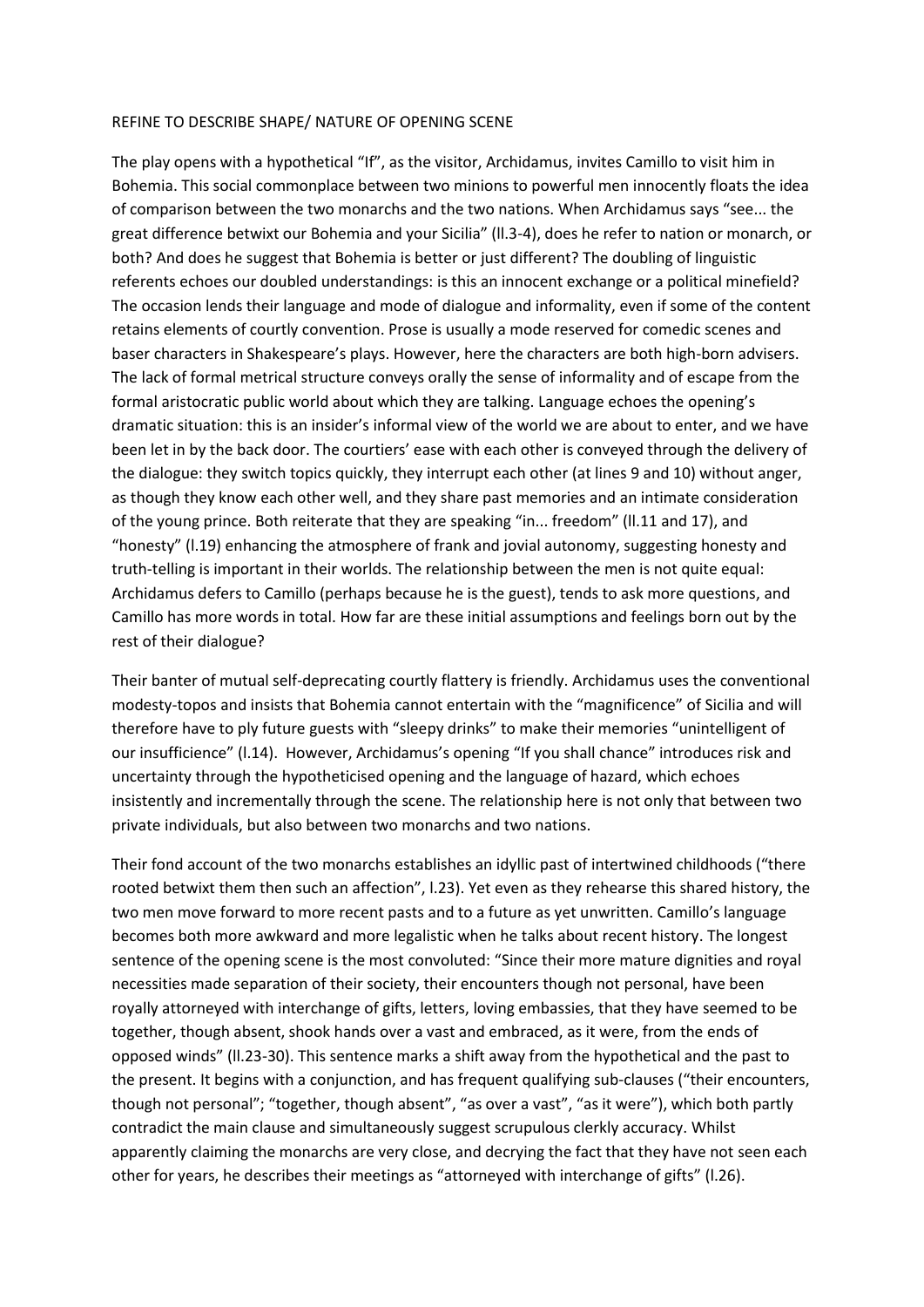Shakespeare's transformation of the noun "attorney" into a verb ensures we notice its eruption into the sentence: the meaning suggests unconsciously that their relationship is now managed by lawyers not by personal connection. Two subordinating conjunctions introduce key words ("not personal" and "absent") which stand as sentry commentaries on the whole speech, and proleptically echo into future events in Sicilia. Two other subordinating interjections introduce imagery: "as over a vast" and "as it were, from the ends of opposed winds". By both using the word "as" to make a comparison, and searching for two comparisons, Camillo begins to suggest an uncertainty about how to describe the men's current relationship.

There is a nicely balanced tension here as the two courtiers blithely claim their master's boundless love ("I think there is not in the world either malice or matter to alter it", ll.32-3), whilst audience and actor trip on the ambiguities inherent in the sentence's description and delivery. This tension between what is literally said (and hoped for) and the structure, grammar and metaphorical not-said is often called "dramatic irony". However, such a labelling can often mask a scene's theatrical power. Here are two senior political advisers genuinely celebrating a political meeting between two old friends: but inadvertently in the process of discussing their joy and hopes, unconsciously and insidiously alerting the audience to a vague sense of threat. It only becomes irony in retrospect, when we know the misreading and betrayals. In the moment of enactment it is two characters exhibiting joy, loss and hope: through their language and delivery Shakespeare enables the actors to signal unconscious insights into the political minefields between two men and two countries.

Neither man names their master, nor talks directly of their current meetings, but move from idealisation of their remote pasts, through the evasive description of why they have not met personally, onto celebration of the young prince Mamilius (the only person named here). The heightened praise ("greatest promise", "gallant child") is echoed what he symbolises: "physics the subject, makes old hearts fresh" (37-8). Camillo's medicinal metaphor, extended into the image of be-crutched old men desiring a longer life to see Mamilius as king, is taken up literally by Archidamus. At one level his question ("would they else be content to die?") is an innocent joke (for who after all wants to die?) However, Camillo's answer ("Yes; if there were no other excuse why they should desire to live") suggests a serious anomie at the heart of the Sicilian political state. If political subjects have no desire to live without Mamilius, what kind of state is it? Archidamus's response, whilst witty and connotative of Christian themes (without a son all would be living half lives waiting for a saviour), also suggests a current political state of disabled inaction.

Politics is both absent and present here: the subjects of the conversation, the rulers, are off stage. Their main advisers are their representatives and proxies present here. Yet their language, both verbal and bodily, suggests a tentativeness about the future and the immediate past. The present is not mentioned at all: only an idyllic past and a possible idyllic future in the next generation. This absence establishes a tension. First, about what is going to happen next, and establish a "present", and second about its nature given the ambivalences inherent in Camillo's images, grammar and delivery. The very language and form of the scene therefore connotes a threshold.

#### *The Tempest*

The ship is a microcosm of a larger world, but an enclosed and potentially claustrophobic world as a disaster strikes. As such it shares the features of other disaster-dramas which intensify all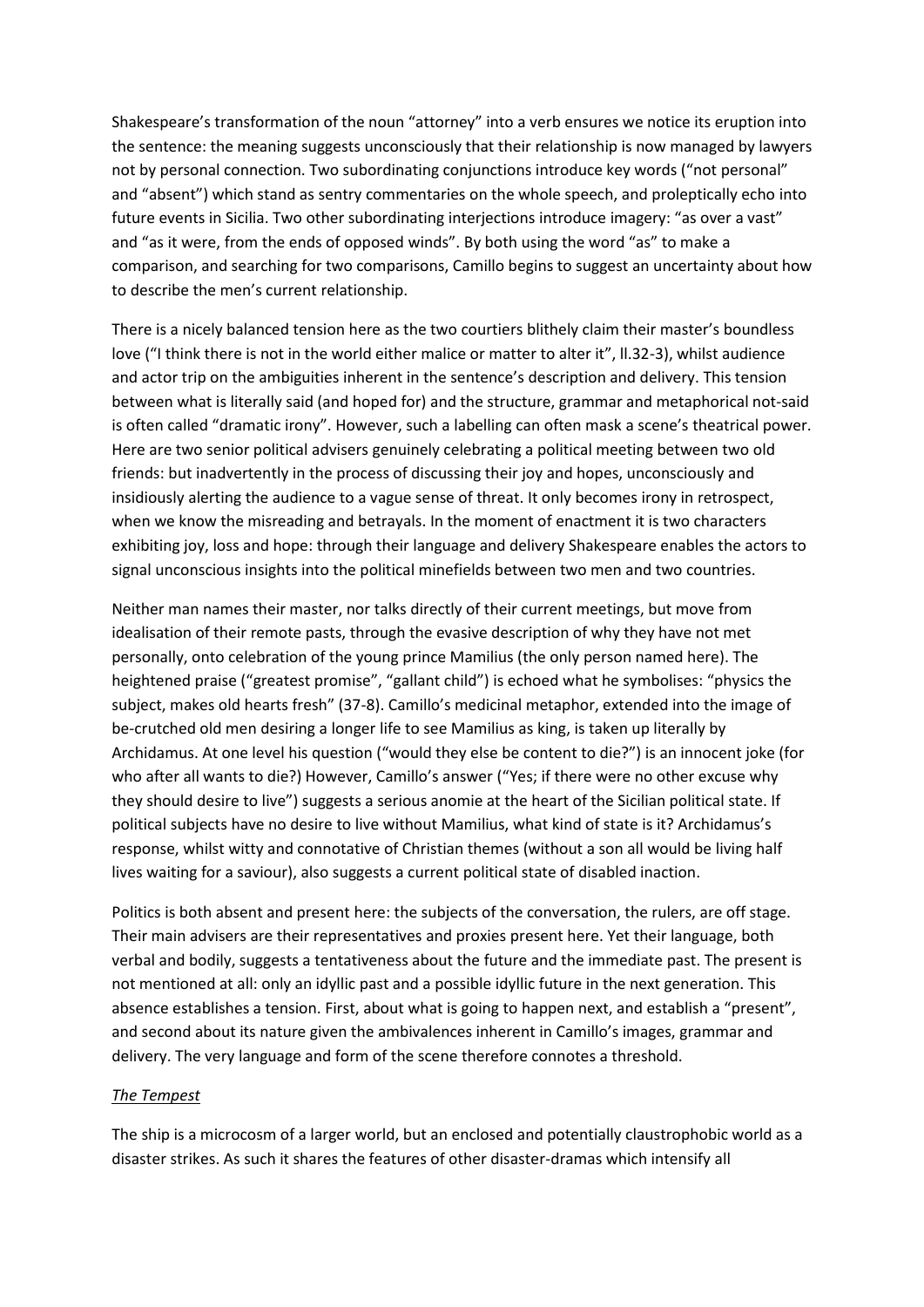experiences and relationships, particularly the accelerating time frame, the shouted linguistic delivery, and the personality clashes. This scene is one of the first such scenes in western literature.

The scene is only 60 lines, but there is a lot action within this space of about two or three minutes of performed time. The action is telegraphed both by the swift coming and going of characters, and the situation. The movement of characters onto stage within these sixty lines tell us how busy the stage space is made to be. There are seven definable separate scenic "moments", of separate conversations which flow or bump into the next one, within the scene. The overall scene is structured it like this:

| Lines    | Characters present/newly entered   | Exits                | Content                      |
|----------|------------------------------------|----------------------|------------------------------|
| $1 - 4$  | Master and Boatswain               | Master (I.4)         | Orders to change the ship's  |
|          |                                    |                      | direction to avert grounding |
| $5-8$    | Mariners [enter] and Boatswain     |                      | Order to change tack         |
| $9 - 27$ | Alonso, Sebastian, Antonio,        | Boatswain (I.27)     | King demands to see the      |
|          | Ferdinand, Gonzalo (and "others")  |                      | master: boatswain tries to   |
|          | [entered], Boatswain               |                      | manage courtiers and sailors |
| $28 -$   | Alonso, Sebastian, Antonio,        | all courtiers (I.33) | Gonzalo ironically           |
| 33       | Ferdinand, Gonzalo (and "others")  |                      | commends Boatswain           |
| $34 - 7$ | Boatswain [enter] and mariners     |                      | Orders to mariners on        |
|          |                                    |                      | managing sails               |
| $38 -$   | Sebastian, Antonio and Gonzalo     | Boatswain (I.57)     | courtiers and boatswain      |
| 57       | [enter] and Boatswain and mariners |                      | argue                        |
| $58 -$   | Sebastian, Antonio and Gonzalo and | Sebastian, Antonio,  | Confused noises as ship      |
| 67       | mariners                           | ?mariners (I.64)     | splits: Gonzalo's lament for |
|          |                                    | Gonzalo (I.67)       | dry land.                    |

It is clear if we look at the shape of the scene that the Boatswain's physical movement onto and off stage (entering and exiting twice ll.1-27; 34-57) is equal to that of the courtiers (11.9-33; 38-64/7). These literal passages across stage create a sense of urgency, adding rushed physical movement to the textual messages, orders and arguments. The Boatswain is on stage and engaged in debate and action for 50 lines; Antonio and Sebastian for 50 lines; Gonzalo for 53; the mariners for the whole scene; and Alonso for only 24 lines. The representation of characters within the scene does not echo the social structure of the boat's passengers: Alonso as king has hardly any physical stage presence. Whilst the courtiers share the stage equally with the Boatswain, much of the dialogue is an argument about who should be on deck.

A boatswain managed the mariners, the equipment and the supplies for the effective running of a ship. Here he has a key role in bringing to life the tempest's damaging impact on ship and people. The master's peremptory "Boatswain!" and his response "Here, master, what cheer?" establish his serving status and the question of service and work dominates the scene. The master asks the Boatswain to manage and give orders to the mariners: the hierarchy of professional knowledge and work is verbally and visually performed in these first 14 lines. The Boatswain even repeats the Master's "yarely" in his orders to the mariners ("Cheerly, cheerly my hearts! Yare, Yare!" l.5). This archaic nautical term both lends authenticity and underlines the hierarchical orders. The boatswain's order to the mariners are friendly ("cheerly my hearts" ) trying to get the best out of his men and guide the ship to safety. Although he gives a set of short orders, his tone is less peremptory than the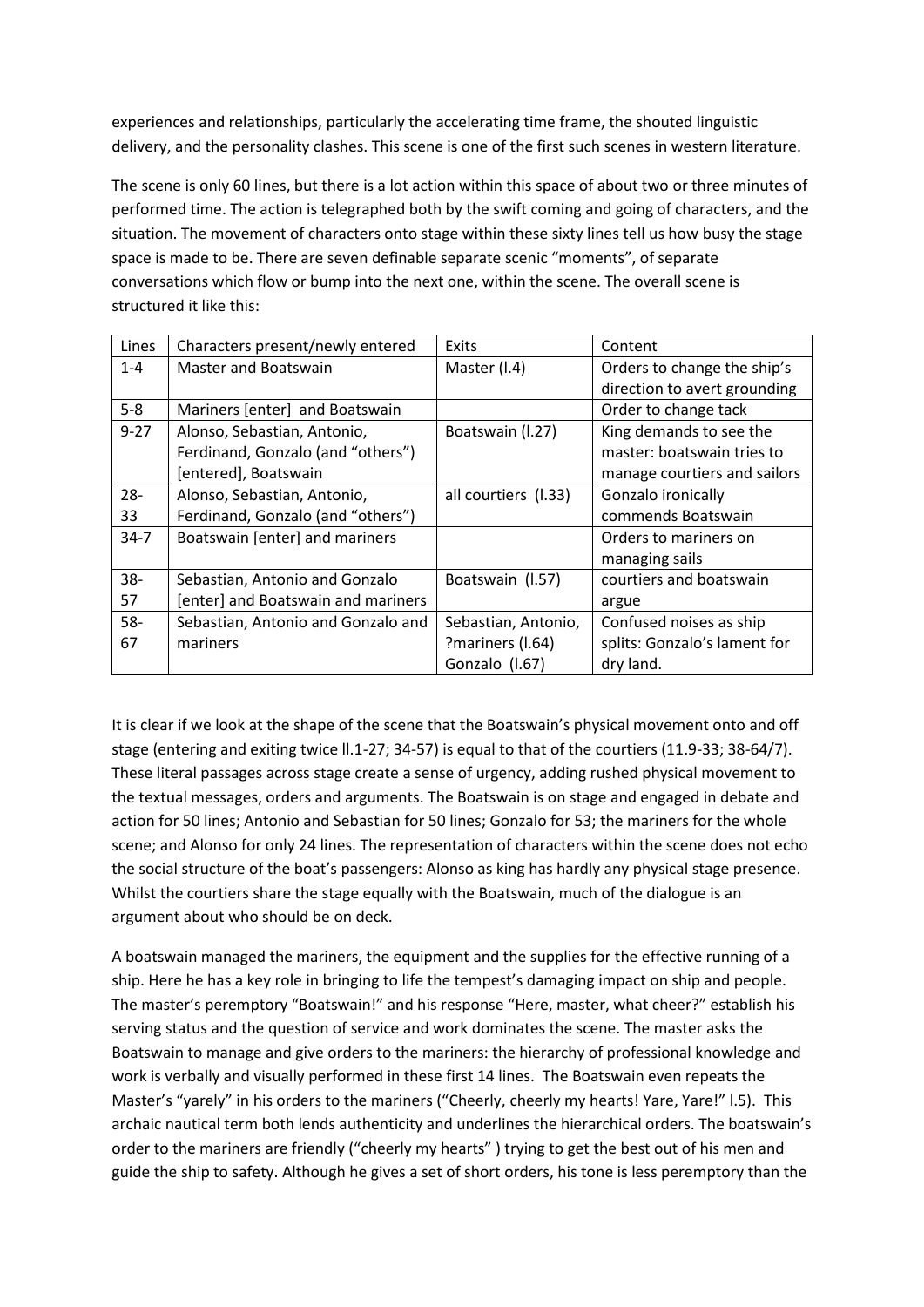Master's, as he prefaces his orders with diminutive endearments. His repetition of the word "cheer" to both the master and the mariners suggests an ebullient confident character, engaging effectively with both his superior and inferiors. His pattern of speech is lively, including a rhetorical question as greeting; four exclamatory statements, and two short declarative sentences in the first two speeches. Each of those grammatical forms act as implicit stage directions: the boatswain is the man on stage directing the action (and the ship). When he apostrophises the tempest ("Blow, till thou burst thy wind, if room enough!" ll.7-8) he is shouting at the elements, a confidence-boosting performance of leadership to the mariners. This larger-than-life character comes into direct conflict with the new characters.

Alonso's opening statement ("Good boatswain, have care. Where's the master?", l.9) is a rebuke to the boatswain's raging at the elements, and an insistence that one man of authority should speak only directly to another in authority. Throughout the subsequent argumentative encounter the boatswain is insistent upon three key things: looking after the ship, helping his mariners, and the need for the courtiers to get below deck. Why does Shakespeare not re-introduce the master to the action? All we know of him is the Boatswain's "do you not hear him?" (l.13), implying that he is shouting orders from another part of the ship. The conflict Shakespeare wants to dramatise is therefore that between the boatswain and the courtiers, within the framed setting of a terrible tempest. The boatswain's language to the courtiers is peremptory (Antonio describes him as "a wide-chopped rascal", or mouthy, l.56). "You mar our labour. Keep your cabins - you do assist the storm" (ll.13-4), and Gonzalo's response ("Nay good be patient") signals the level of his anger at the courtier's demands in the midst of a life-threatening storm. The boatswain's short, and occasionally incomplete, sentences suggest a breathless brusqueness: short responses whilst he is the midst of managing the ships' deck.

It is in this context that he shouts "What cares these roarers for the name of king?" (l.17). He angrily voices the view that in the face of destructive nature all men are the same: differences of class and status are niceties which prevent salvation. Only those with professional knowledge can save the boat and the lives of those on board. Gonzalo's gentle reminder that he is speaking to a king prompts a more measured response: but he still insists on the primary authority of his crew over the courtiers: "if you can command these elements to silence... we will not hand a rope more – use your authority" (ll.21-3). By invoking the word "authority" with such irony, the Boatswain simultaneously implicitly asserts his own authority and asks questions about Alonso's political authority. This raises broader philosophical questions: under what circumstances is a leader's (or monarch's) authority invalid? What gives a leader authority: is it birth, circumstances or knowledge? These are questions implicitly asked through the combination of setting, situation and character. Even as he attempts to justify his potentially treasonous remarks, the Boatswain has to interrupt the disquisition to address the mariners to their work ("cheerly good hearts – out of our way I say"). His mind is on his job. The boatswain speaks on ten separate occasions, and for two thirds of the scene he speaks alternately with someone else. In most of his speeches he addresses mulitple audiences at different points: first the mariners, then the storm; the courtiers; then the courtiers, then the mariners; then the mariners, then the courtiers. The switches of audience within a single speech (indicated partly by entrances, partly by tone and content), help produce a hectic delivery and performance to echo the crisis, as well as reinforcing the Boatswain's centrality.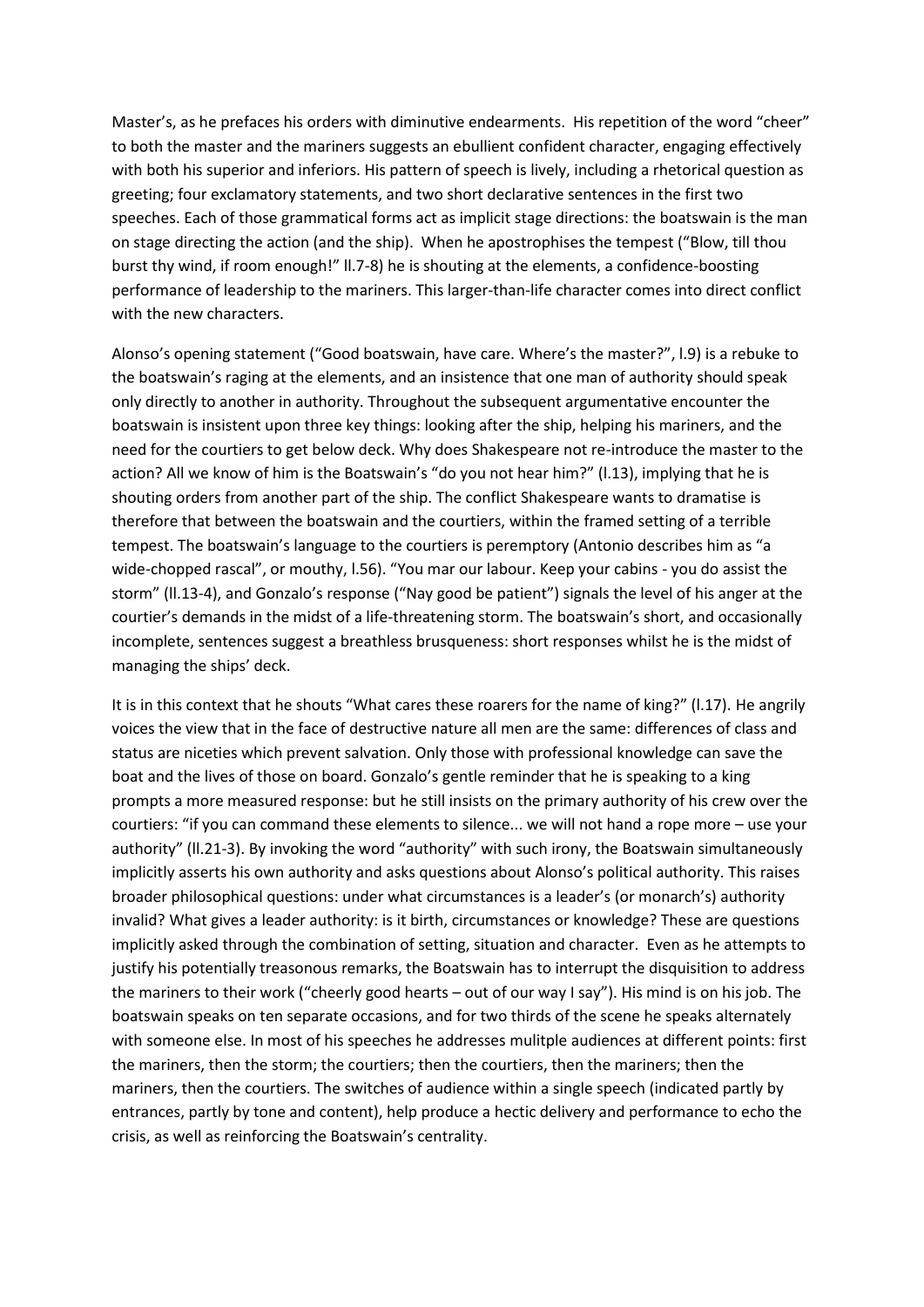The boatswain's final words respond to the wet mariners' fatalistic cry ("All lost!"l.51), "What, must our mouths be cold?" A cold mouth proverbially described death, but the vehicle to describe death invokes our senses of taste: his usage echoes his characterisation as a down-to-earth man with a liking for food and drink (Antonio claims he is a drunkard). Imagery of food is used in the play as a way of testing and teasing characters in need, so the phrase echoes on throughout subsequent scenes, creating a mournful chorus to those lost on the island.

The courtiers' characterisation is remarkably insouciant throughout this crisis: they alone seem unaware of impending doom and death. Gonzalo makes jokes about the boatswain's appearance and treasonous comments ("he has no drowning mark upon him - his complexion is perfect gallows" l.29), and Sebastian and Antonio roundly wish him hanged with curses used to impugn the lower classes ("dog" and "cur", ll.41,42) and a wish that he drowns (l.56). Their lines mainly talk about the boatswain. The boatswain's final interjection to the courtiers, "work you then!" (l.42) is spoken as a counter-curse. Although a short exclamatory it complexly expresses the Boatswain's views: the only hope for salvation is through working to save the ship, and yet the courtiers (as aristocrats) do not work. The audience clearly see two different groups of men. One is the mariners led by the boatswain desperately labouring to save ship and lives from breaking up on the rocks in a storm, and the second is a group of useless courtiers, literally getting in the way, ignoring instructions, and cursing the workmen.

The technical vocabulary used by master and boatswain renders the situation and characterisation credible. The orders successively shouted to the mariners would stop a ship drifting onto shore with an on-shore wind: "take in the top sail", prevents the ship drifting leeward; "down with the top mast!" (l.34) lightens the overhead weight; and "bring her to try with main-course" (l.35) would sail close to the wind using only the main sail. "Lay her a-hold a-hold. Set her two courses off to sea again" (l.49) is an instruction to sail the ship close to the wind with two sails, attempting to move the ship away from shore and out to sea. Of course, these desperate instructions fail to save the ship, but the sailors are authentically trying every possible action to save ship, crew and passengers. The verisimilitude established by the technical accuracy helps lend the disaster emotional and dramatic depth.

The voices and presence of the mariners is textually marginal and yet central to the whole action in this scene. Although the mariners only speak directly once (l.51), this line marks the scene's key turning point, as it announces the ship's knell. We have seen the mariners labouring throughout the scene (on the boatswain's instructions), and their speech marks the end of their labouring. The anonymous cries that come from off-stage are from both the mariners and the passengers, and are indistinguishable. As the ship goes down, all men are the same. So the scene's action replicates the Boatswain's implicit social and political insight: when the labourers stop working, the world literally falls apart.

The scene ends on Gonazalo's dream of a dry acre of barren ground: no fantasy or utopia, simply solid ground. We do not know the fate of any of the characters as the ship breaks up. The scene is the quintessential cliff-hanger, leaving us with a series of both practical and philosophical questions: not only, what happens next? But also, who has the right to rule?

.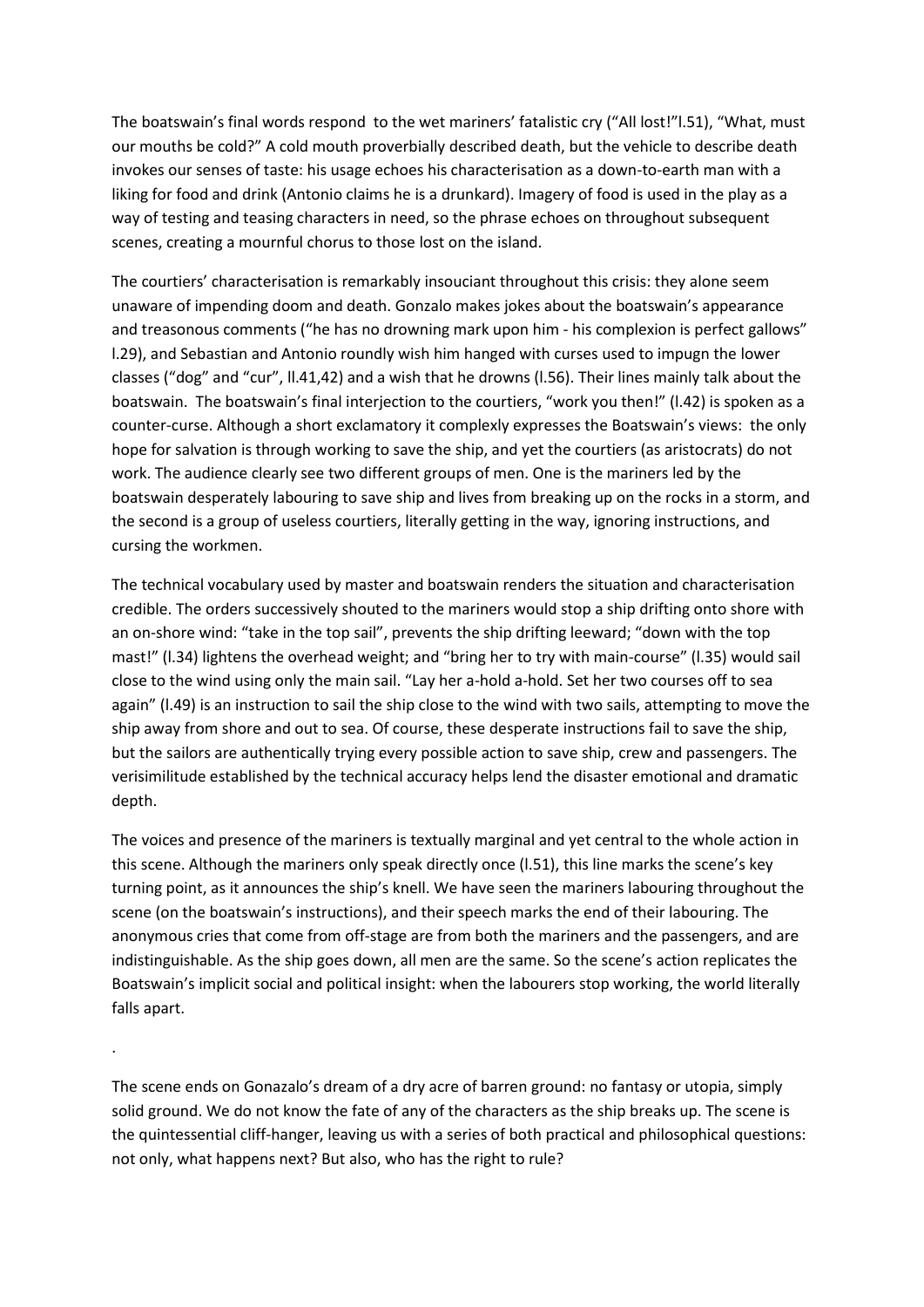#### **CONCLUSIONS**

. We can make significant conclusions about how Shakespeare's stagecraft, plotting and language construct the play world and our engagement in it from the beginning.

- 1. Shakespeare uses openings in these plays, none of which are either conventionally comic or conventionally tragic (the articulation of a generational or tribal conflict which the plot resolves or blows apart). In *The Winter's Tale* the opening is deceptively oblique, an apparently desultory conversation between two courtiers marking time, which nevertheless presages uncertainties and a sense of time being out of joint. In *The Tempest* we are plunged *in medias res* into the heart of a pure storm, which literally displaces audience and characters, othering the audience from our accustomed ideas and experiences. There is a sense in which this opening scene is the epitome of all openings.
- 2. Shakespeare's opening scenes obliquely raise general questions essential to the individual play's philosophical debates in these late plays. ADD MACBETH, TIMON, A AND C. In *The Winter's Tale* political and philosophical questions are raised about the future state of Sicilia, albeit introduced under a cloak of banter. In *The Tempest* questions of leadership and status arise: who can or should lead in a crisis? What role does status play in our attitudes to and trust of others? In *Cymbeline* and *Pericles* questions about the rights of women to both inherit power and to choose their husbands are explicitly raised. The question of whether leadership should be determined by gender and birth are key open-ended interrogatives from the openings of all four plays.
- 3. In all the plays, the opening is hosted by characters not subsequently featuring as "main" characters. This oblique window into the world of the play establishes and legitimises an "outsider" perspective both on the action that is to come, but also as a general philosophical stance. Of course, by using marginal or marginalised characters, Shakespeare ensures that we do not miss the key action when the main characters do finally enter. But these beginnings are more than accidental. This outsider perspective invites a sceptical and enquiring audience, always aware that it is outside the action even when it becomes most intense. This perspective may be challenged by subsequent action and narrative. Puttenham on pastoral – lowly characters quote A new definition of in medias res = middling sort???
- 4. Shakespeare uses any opening scene as a door into a new world as a crossing: a metaphor made explicit in the two plays we have looked at as scenic wholes. The action of *The Tempest*, which literally plunges characters into water via a shipwreck that we see and hear. We do not know what will happen afterwards, only that a new situation must follow. In *The Winter's Tale* the opening scene is a metaphoric and literal ante-chamber to the subsequent public political meeting in the royal Sicilian palace, an entry way into it for us and the courtiers. The opening scene is both literally and metaphorically a space through and across which we traverse *into* the heart of the play. In *The Tempest* we cross the ocean through the experience of the scene, in *The Winter's Tale* we amble through an ante-chamber and enter a different world. *The Tempest*'s opening scene exemplifies self-consciously and meta-theatrically this sense of how an opening scene works, framing and constructing a crisis situation in a closed environment which literally explodes, opening out new possibilities of action and character.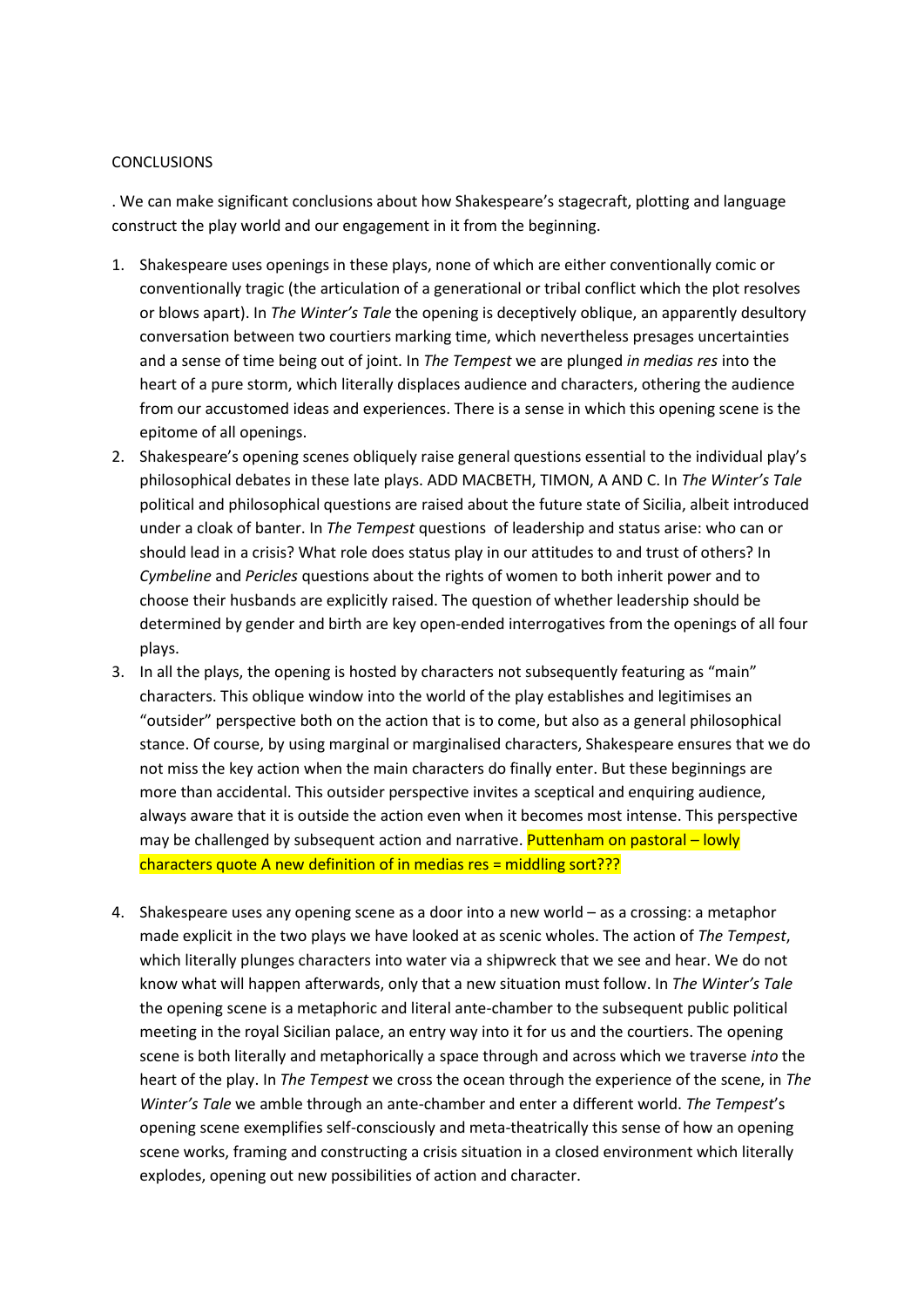- 5. Characters who hold power within the State represented within the story rarely appear in opening scenes. The exception to this is *Cymbeline*, where the Queen appears at line 70 and the King (Cymbeline) at line 125 of the first scene. Although Alonso (King of Naples) appears in the opening scene of *The Tempest*, he does not rule on the island or actively initiate any action in the story. Shakespeare's opening displacement technique may suggest Alonso's power is literally questioned by his structural placement in the play's opening.
- 6. Intense, private or discrete worlds open the plays: the scene's relationship to the rest of the play is metaphoric and narrational. Each scene plunges us into one aspect of the play's world which has significant verbal, thematic and dialectical relationships with key questions and ideas raised by the whole play. Each opening functions as a clear visual image as well as a story: the intense private conversation adjacent to the corridors of power; the violent and frightening storm which assaults all our senses; the aged lone seer standing on stage inviting us into a fireside story. The visual and verbal intensity of the openings scenes are integral to our subsequent experience and understanding of the play. They are also all uniquely theatrical in their concise combination of a condensed vertical visual experience with the horizontal experience of a forward moving narrative plot.
- 7. Each scene grabs our attention in different ways: these short scenes paradoxically condense and bring together the action, the visuals and perspectives on that action.
- 8. Indirectly, the conflict which will precipitate each play's potentially tragic crisis is discernible: the threat of death to a son; war with Rome; a tempest which threatens lives; the problem of having a daughter as an heir. Potential solutions are opaque, and outcomes are uncertain, even potentially tragic. In this sense, opening scenes – Janus-like – face both back and forward into the play; drawing the audience along with them.
- 9. How many opening scenes in prose- and relatively free of imagery: this plain-spoken effect is enables an opening scene to usher us gently into the new world, but also signals the marginal status of the protagonists of the opening.
- 10. SOURCES??? Openers all shx ??
- 11. Choral function (H5)

See comment above on tempest opening scene as aesthetic AND political statement

More on Plautus and slave introductions? Plautus and Shx?

The opening of a text is our first entry into the story's fictional world: and in a play the opening scene or prologue additionally gives us a visual and oral entrance into this world. Equally, in a play which will last at the most three hours, it is of course crucial that the opening catches the audience's attention. This is why plays often open in the middle of some action or conversation, so the audience is plunged immediately into the characters' world and setting. Drama depends upon forward moving action and each individual scene is integral to the action and plot. But an opening scene is never "just" an introduction: it is imagistically and structurally critical. Of course all audiences require time to settle into a play before their attention is full engaged, and some openings are prologues to the